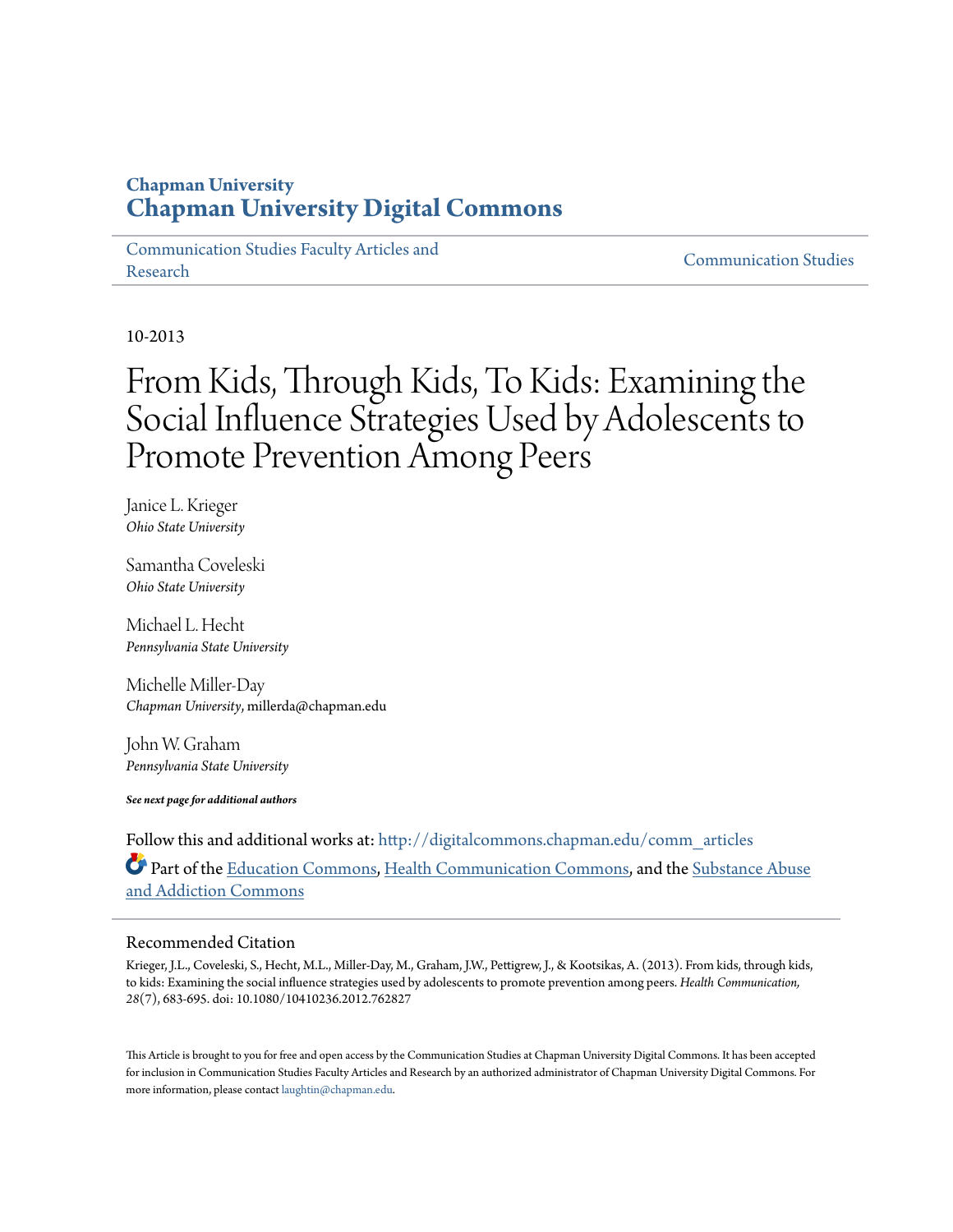# From Kids, Through Kids, To Kids: Examining the Social Influence Strategies Used by Adolescents to Promote Prevention Among Peers

#### **Comments**

This is a pre-copy-editing, author-produced PDF of an article accepted for publication in *Health Communication*, volume 28, issue 7, 2013 following peer review. The definitive publisher-authenticated version is available online at [DOI: 10.1080/10410236.2012.762827](http://dx.doi.org/10.1080/10410236.2012.762827).

# **Copyright**

Routledge

#### **Authors**

Janice L. Krieger, Samantha Coveleski, Michael L. Hecht, Michelle Miller-Day, John W. Graham, Jonathan Pettigrew, and Allison Kootsikas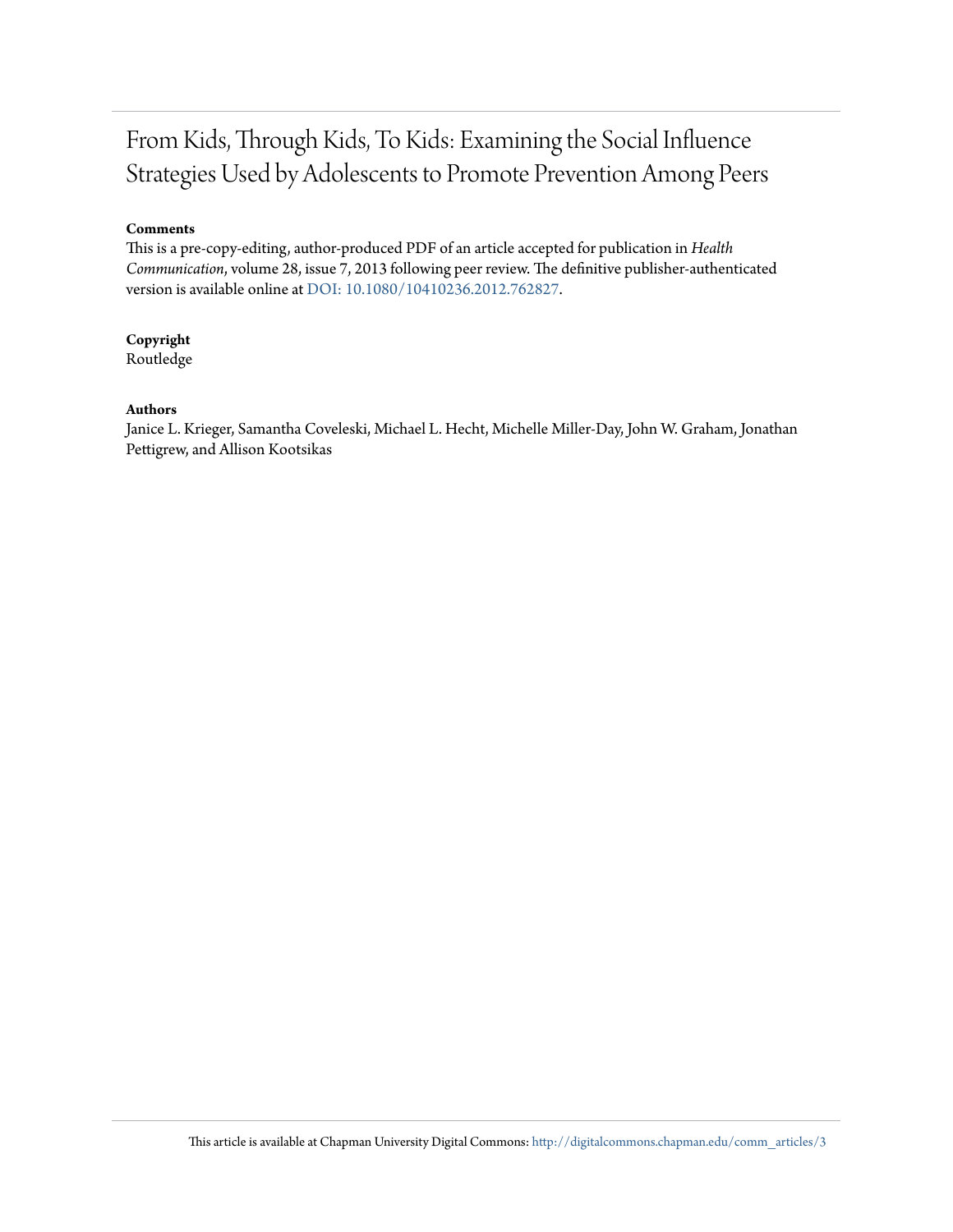

# NIH Public Access

**Author Manuscript**

*Health Commun*. Author manuscript; available in PMC 2014 February 14.

# Published in final edited form as:

*Health Commun*. 2013 October ; 28(7): 683–695. doi:10.1080/10410236.2012.762827.

# **From Kids, Through Kids, To Kids: Examining the Social Influence Strategies Used by Adolescents to Promote Prevention Among Peers**

# **Janice L. Krieger** and **Samantha Coveleski**

School of Communication Ohio State University

#### **Michael L. Hecht**,

Department of Communication Arts & Sciences Pennsylvania State University

## **Michelle Miller-Day**,

Department of Communication Studies Chapman University

#### **John W. Graham**,

Department of Biobehavioral Health Pennsylvania State University

## **Jonathan Pettigrew**, and

School of Communication Studies University of Tennessee

#### **Allison Kootsikas**

Department of Curriculum and Instruction Pennsylvania State University

# **Abstract**

Recent technological advances have increased the interest and ability of lay audiences to create messages; however, the feasibility of incorporating lay multimedia messages into health campaigns has seldom been examined. Drawing on the principle of cultural grounding and narrative engagement theory, this article seeks to examine what types of messages adolescents believe are most effective in persuading their peers to resist substance use and to provide empirical data on the extent to which audience-generated intervention messages are consistent with the associated campaign philosophy and branding. Data for the current study are prevention messages created by students as part of a four-lesson substance use prevention "booster" program delivered to eighth-grade students in 20 rural schools in Pennsylvania and Ohio during 2010–2011. Content analysis results indicate that didactic message strategies were more common in audiencegenerated messages than narrative strategies, although strategy was somewhat dependent on the medium used. Two of the most common strategies that adolescents used to persuade peers not to use substances were negative consequences and identity appeals, and messages varied in the degree to which they were consistent with the theoretical underpinnings and program philosophy of the prevention campaign. Implications of the current study for understanding the social construction of substance use prevention messages among adolescents and incorporating audience-generated messages in health communication campaigns are discussed.

> Involving audiences in message design is an important component of designing effective health communication campaigns (Greene, 2013; Miller-Day & Hecht, 2013; Silk et al., 2006). Although target audiences are regularly involved in formative research and message

Copyright © Taylor & Francis Group, LLC

Correspondence should be addressed to Janice L. Krieger, School of Communication, The Ohio State University, 3016 Derby Hall, 154 North Oval Mall, Columbus, OH 43221. raup-krieger.1@osu.edu.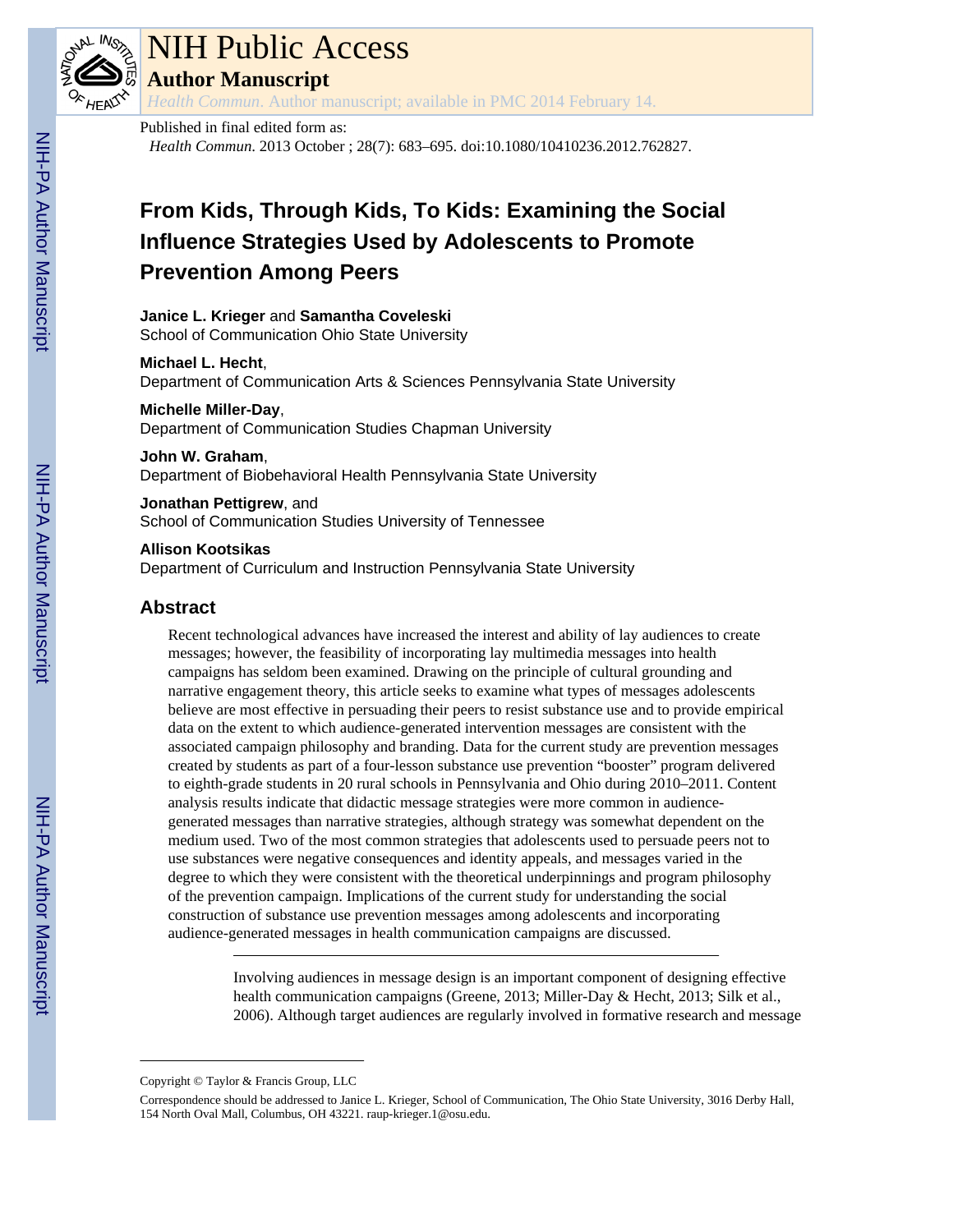pretesting, few campaigns rely on target audiences for actual message generation. In the past, incorporating audience-generated materials would have been difficult, given the expertise and expense associated with creating and distributing campaign messages. This is no longer the case. Personal computers are equipped with the hardware and software needed for the general public to easily and affordably create text, audio, and video messages and share them via photocopies, mp3 players, and social media websites (e.g., Facebook, YouTube). These technological advancements have increased the interest and ability of lay audiences to develop and distribute their own messages.

The growing access and ability to use technology to create messages has the potential to revolutionize the ways in which lay audiences participate in the creation of health campaign content (Morgan, King, & Ivic, 2011). Recent contributions provide cognitive (Greene, 2013) and narrative (Miller-Day & Hecht, 2013) theoretical rationales for this message development strategy. However, to date, few interventions (for notable exceptions see Banerjee & Greene, 2007, 2011) have fully capitalized on these emerging technologies despite the fact that there are likely significant benefits associated with empowering audiences to create campaign messages, such as the use of social influence strategies that resonate with the audience, incorporation of visual and linguistic cues that reflect the cultural environment, and heightened source credibility. Yet there may also be risks, such as the creation of messages that are not theoretically based or using text or images that are inconsistent or damaging to the campaign brand.

The advantages and disadvantages of using audience-generated campaign messages are largely hypothetical because little has been written on the topic to date. The purpose of the current project is to start to fill this gap by analyzing audience-generated messages created as part of a school-based, substance use prevention campaign. Using content analytic strategies, the goal of this article is to describe the types of messages that adolescents create in a naturalistic (i.e., school-based) setting to persuade their peers to avoid substance use. The data for this study include posters, radio public service announcements (PSAs), and video PSAs created by eighth-grade students at 20 rural middle schools. We evaluated the extent to which the student-created messages reflected the campaign philosophy, behavioral recommendations, and branding, as well as the type and extent to which various social influence strategies were utilized. The resulting data indicate what types of messages adolescents believe are most effective in persuading their peers to resist substance use and provide empirical evidence of the benefits and obstacles to incorporating audience-generated messages in prevention campaigns. We start with a brief discussion of the need for such campaigns, particularly in rural communities.

# **RURAL ADOLESCENT SUBSTANCE USE**

Adolescent substance use, which includes illicit use of alcohol, tobacco, and other drugs (ATOD), has been associated with numerous deleterious outcomes for teens, families, and communities. Negative outcomes associated with ATOD use include poor school performance (Bachman et al., 2008), unintentional injury (Hingson, Heeren, & Edwards, 2008; Hingson & Wenxing, 2009), the spread of sexually transmitted infections (Elkington, Bauermeister, & Zimmerman, 2010), teen pregnancy (Tapert, Aarons, Sedlar, & Brown, 2001), depression and attempted suicide (Miller, Naimi, Brewer, & Jones, 2007; Trim, Meehan, King, & Chassin, 2007), and criminal activity (D'Amico, Edelena, Milesa, & Morralb, 2008). Because of this, reducing adolescent substance use is one of the nation's highest public health priorities (U. S. Department of Health and Human Services, n.d.).

Unfortunately, some youth are at greater risk for illicit substance use and consequently experience a higher burden of illness and disease. The convergence of cultural and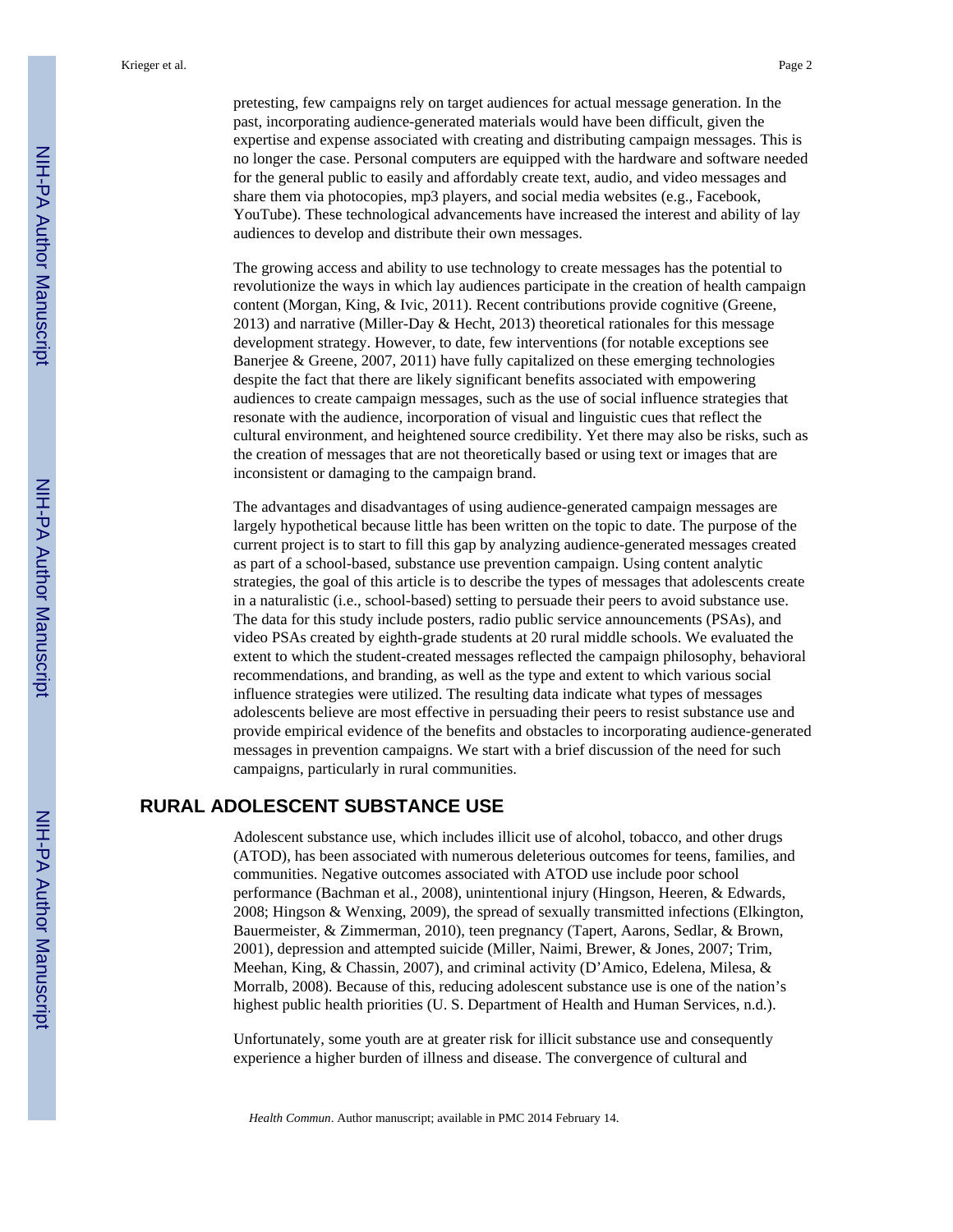environmental factors makes adolescents living in rural areas of the United States one such high-risk group. Cultural factors include rural youth having more positive attitudes toward substance use, perceiving substance use as less risky, and being less likely to report parental disapproval of substance use as compared to youth living in nonrural areas (Substance Abuse and Mental Health Services Administration [SAMHSA], 2004). Environmental factors include the remoteness of rural communities, which reduces the availability of recreational activities for adolescents and results in rural adolescents engaging in substance use due to boredom (Kelly, Comello, & Edwards, 2004). In addition, low population density and easy access to secluded outdoor areas (e.g., forests, fields) encourage unsupervised interaction with peers and provide a place to use drugs unobserved (e.g., Wagenaar et al., 1993). Given these factors, it is not surprising that rural youth use more tobacco (smokeless and cigarette), alcohol, and methamphetamines (Gfroerer, Larson, & Colliver, 2007; Johnston, O'Malley, Bachman, & Schulenberg, 2009; Lambert, Gale, & Hartley, 2008; Roehrich, Meil, Simansky, Davis, & Dunne, 2007) and begin using drugs at an earlier age (Spoth, Goldberg, Neppl, Trudeau, & Ramisetty-Mikler, 2001) than their urban counterparts.

Even though rural adolescents have higher rates of substance use and unique risk factors for engaging in this kind of behavior, prevention efforts have rarely considered geography as an audience segmentation tool. The scarcity of interventions that are sensitive to the needs of this vulnerable population is a missed opportunity, given evidence that the environmental and sociocultural aspects of rurality play an important role in understanding health behavior (Krieger Katz, Kam, & Roberto, 2012; Krieger, Parrott, & Nussbaum, 2011; Ndiaye, Krieger, Warren, & Hecht, 2011). Next, we describe the development of a substance use prevention curriculum that was designed to fill this gap and how the curriculum served as the basis of a school-level substance use prevention campaign.

## **THE** *keepin' it REAL* **PREVENTION PROGRAM**

*keepin' it REAL* (*kiR*) is a culturally grounded substance use prevention program that teaches adolescents communication skills for making good decisions and establishing and maintaining positive relationships, including resisting offers of alcohol, tobacco, and other drugs (ATOD). The lessons in *kiR* are based on students' narratives, reflecting their stories and lived experiences. Furthermore, students help write the scripts and create the videos that accompany the lessons. Thus, the *kiR* curriculum represents a culturally grounded, narrative approach to message design (Hecht & Krieger, 2006; Miller-Day & Hecht, 2013). In this section, we describe the theoretical approach of the *kiR* curriculum, core components of the *kiR* multicultural curriculum, the *kiR* rural curriculum, and the eighth-grade booster curriculum.

#### **Theoretical Underpinnings**

The *kiR* curriculum is based on two interrelated theoretical approaches. The first is the principle of cultural grounding, which argues that health interventions must be derived from a given culture group, with cultural group members as active participants in message design, production, and dissemination (Hecht & Krieger, 2006). This is accomplished through infusing the curriculum design, production, and implementation with the narratives of the target audience (Colby et al., 2013). Proving forums for adolescents to express their experiences with substance use provides an organic method for grounding the intervention in the various cultures (e.g., "youth," regional, racial/ethnic cultures) represented within the target audience. The substance use narratives that emerge reflect the target audience's cultural, social, and personal knowledge about substance use (e.g., how offers are made, accepted, refused) and serve as the basis for behavioral scripts that guide their decision making.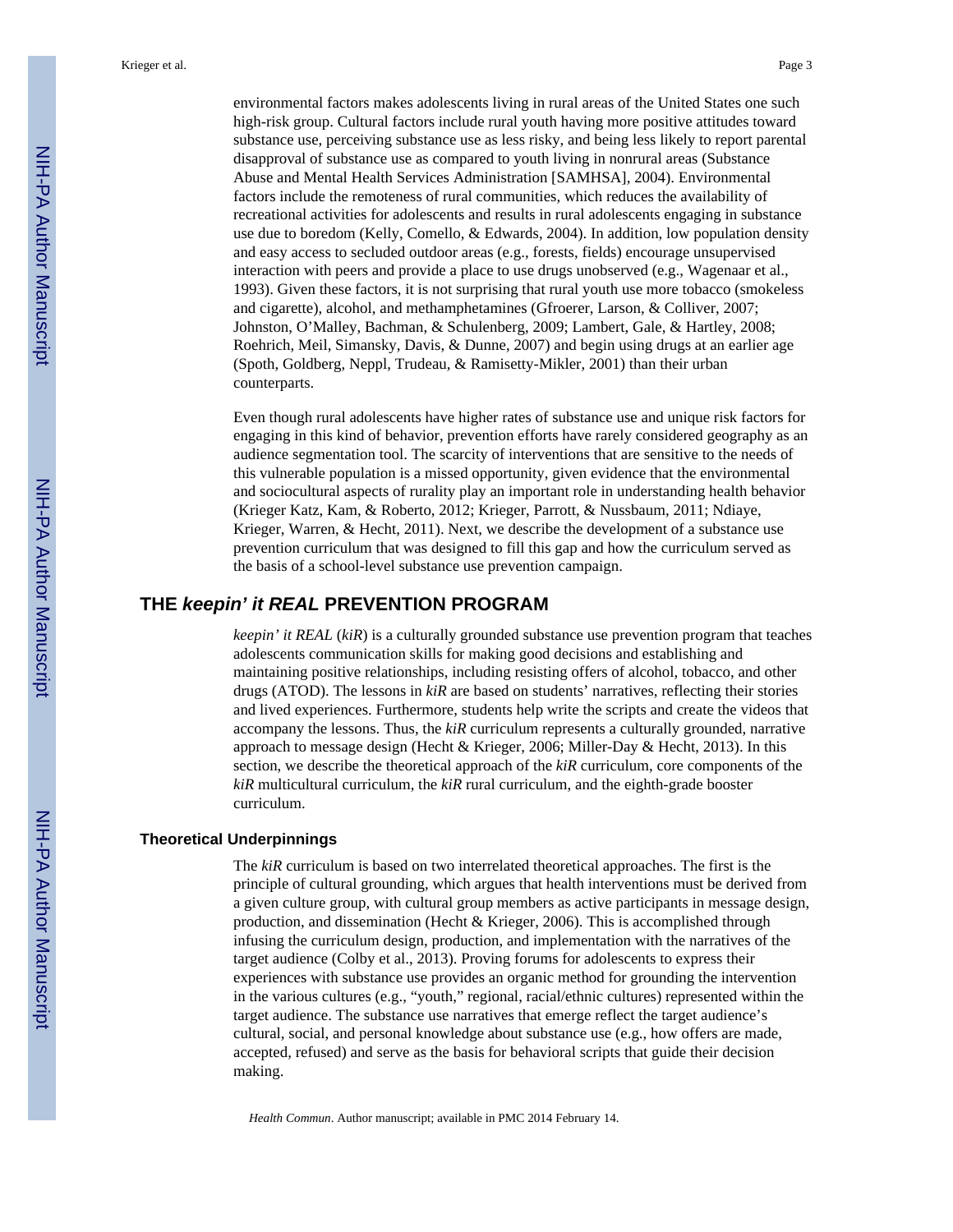Consistent with narrative theory, the curriculum privileges narratives (or stories) as a form of cultural knowledge (Hecht & Miller-Day, 2009; Miller-Day & Hecht, 2013). Because people intrinsically know how to create stories, a narrative approach to substance prevention elevates adolescents from target audiences to "author" and "co-author" of messages about how to make good decisions and resist opportunities to use ATOD (Fisher, 1984, 1985). This approach is more formally described as narrative engagement theory (NET; Miller-Day & Hecht, 2013), which emphasizes the use of culturally grounded narrative strategies for achieving prevention goals. In a sense, the goal is to collaboratively develop narratives that create prosocial or healthy models of behavior. This includes providing new narrative knowledge where none exists (i.e., new mental and behavioral models), changing narrative knowledge when it is inconsistent with resisting substance use, and reinforcing existing substance use resistance narratives.

#### *kiR* **Multicultural Curriculum**

The original *kiR* curriculum was developed in the early 1990s to reflect the narratives of substance use and resistance of a multicultural student population in the Southwestern United States. Guided by the tenets of the principle of cultural grounding and NET, the development of the original curriculum began with in-depth interviews with a multiethnic sample of middle and high school students in Phoenix, AZ. The interviews captured the relational complexities associated with resisting ATOD offers, norms, and attitudes, as well as the repertoire of strategies that adolescents use to accomplish this precarious task in various social contexts.

Teaching students the communication skills required to competently resist offers of alcohol, tobacco, and other drugs using these strategies constitutes the core of the *kiR* curriculum. This is accomplished through the use of videos that accompany five of the 10 lessons in which teens model each of the four main resistance strategies. In keeping with the culturally grounded, narrative approach to curriculum development and implementation, each video was written and produced by a group of high school students at a performing arts high school in Phoenix by drawing on information gathered through in-depth interviews with middle school students about their experiences with ATOD.

The use of narrative videos to model the resistance strategies has been demonstrated to be a key aspect of the program's success (Warren et al., 2006). Students who were exposed to four or five of the videos in the *kiR* program, or those getting a "full dose" of the narrativebased intervention, reported smaller increases in alcohol and marijuana use than students who watched fewer than four videos. Although there is evidence that student-created messages have an independent effect on adolescent substance use, the process by which students create messages for their peers and what components of student-created messages are most influential has not been well documented.

Although *kiR* has been demonstrated to be a successful program in various contexts, its effectiveness (like most other programs) has not been tested in rural environments. Because research indicates cultural differences in the social context of substance use in rural and urban areas, it is unclear whether rural students will identify with the narratives surrounding ATOD offers that emerged in the Southwest (e.g., walking home from school). This, combined with the high rate of ATOD use in rural areas and the lack of drug resistance programs designed for rural youth, led to the development of a rural version of *kiR*.

#### *kiR* **Rural Curriculum**

The first step in developing the new curriculum was to conduct extensive formative research to determine whether the youth narratives that are infused in the multicultural curriculum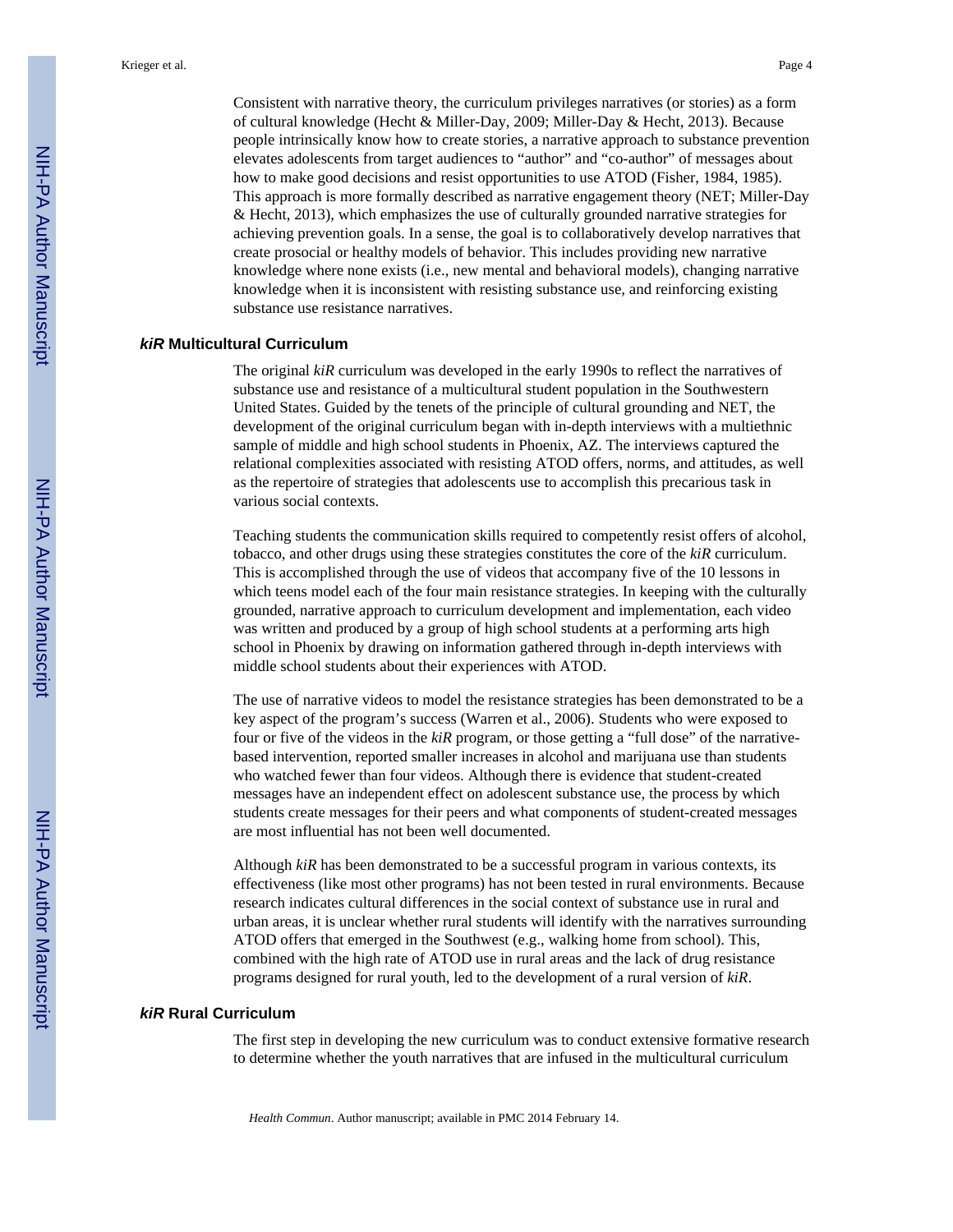would be perceived as having fidelity among rural students. In-depth interviews were conducted with 113 youth attending school districts classified as "rural" by the National Centers for Education Statistics to collect stories of substance use offers and refusals in this context. The results showed that the rural narratives differed from nonrural narratives in several substantive ways (Pettigrew, Miller-Day, Krieger, & Hecht, 2011). Rural students used different types of resistance strategies, including narratives of personal or vicarious experiences that justify nonuse (e.g., a sibling who was in a car accident as a result of substance use) and establishing a nonuse identity (e.g., I'm not that kind of person). Rural youth also cited being accountable to older siblings and parents, as well as being a role model for younger siblings and community members, as a motivation for nonuse.

Rural student narratives also featured different backdrops, characters, and events compared to urban student narratives (Pettigrew, Miller-Day, Krieger, & Hecht, 2012). For example, "bush" parties or other places "in the woods" were common locales for encounters with substances; friends, cousins, siblings, uncles, aunts, grandparents, and even parents were reported as offering substances; and, rural teenagers reported engaging in various activities including four-wheel riding, walking around town, hunting, and spending time at a fire pit. While some of these venues, people, and activities are redundant with urban adolescent substance use (e.g., parties, siblings, walking around town), others are more particular to the rural environment (e.g., four-wheeling, fire pits).

Based on these findings, the decision was made to reground the *kiR* curriculum to reflect the narratives of substance use and resistance of rural youth. With the input of rural teachers and rural health educators, the curriculum was rewritten to reflect both the substantive aspects of substance use resistance (e.g., using vicarious experiences to explain why they do not use substances) and the actors (e.g., family members), settings (e.g., woods), and events (e.g., four-wheeling) that were common across student narratives. The five videos that accompany the curriculum were also recreated. Students from five different rural high schools volunteered to write scripts, film, and star in the videos. For additional details on the creation of the rural curriculum, see Colby et al. (2013).

#### *kiR* **Booster Curriculum**

In addition to developing a regrounded version of *kiR*, a booster program was created to reinforce the key curriculum components of both the classic and the rural versions curriculum the following school year. The eighth-grade booster program consisted of four lessons:  $k/R$  overview, contest overview, message creation, and message presentation and evaluation. The first lesson briefly reviewed each of the four resistance strategies and students watched the introductory video from either the *kiR* classic or *kiR* rural curriculum. The remaining three lessons were identical in both versions of the curriculum. The lessons guided students through a group project in which students designed substance use prevention campaign messages for their peers using *kiR* strategies. In the second lesson, teachers and students chose whether to produce posters, radio announcements, or videos. In the third lesson, teachers instructed students on creating a storyboard to map out their narratives, assigning specific roles to each group member (e.g., a video group should have a writer, producer, director, and videographer), provided examples of poster, radio announcements, and videos that did not utilize fear appeals, and provided guidance on how to distribute their messages (i.e., in the school and community). Teachers were offered an incentive of \$100.00 for teaching all four lessons.

Student involvement in the booster program was encouraged through a contest to identify the best poster, radio PSA, and video PSA created for the campaign. Students were told that their messages must utilize one or more *kiR* techniques (i.e., refuse, avoid, explain, leave) in order to be eligible for the contest. In the final lesson, each student group presented its final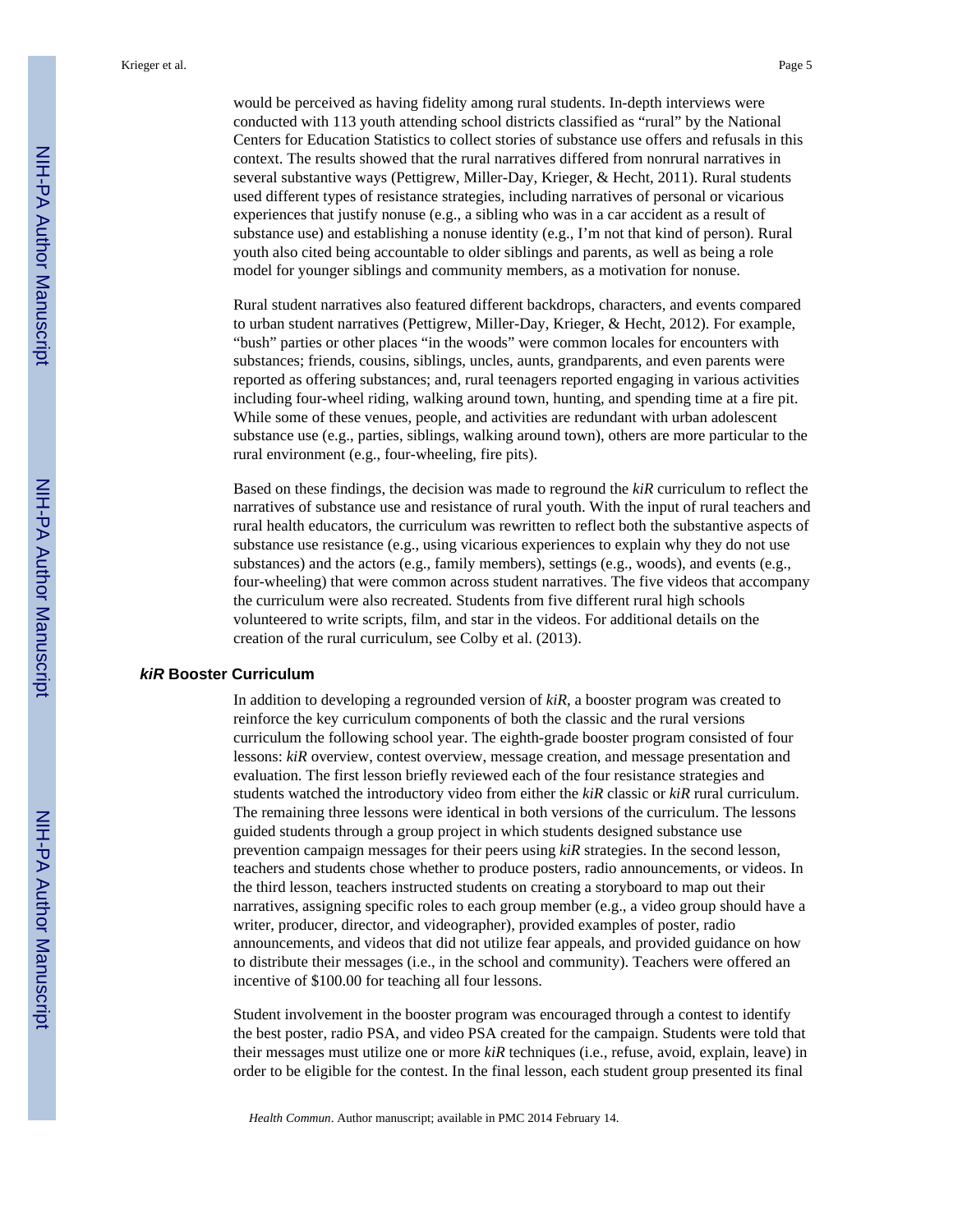poster, radio PSA, or video PSA to the classmates. The class evaluated the products for their message content and selected the best entry in each category (poster, radio PSA, video PSA) for submission to the *kiR* booster contest (archived at [http://www.kir.psu.edu/rural/](http://www.kir.psu.edu/rural/contest.shtml) [contest.shtml](http://www.kir.psu.edu/rural/contest.shtml)). Research staff selected the best entry in each category based on how well the message reflected *kiR* resistance strategies. The teacher and each student in the classroom that produced the winning entry in each category (poster radio PSA, video PSA) were given an iPod Shuffle valued at \$50 each.

In addition to submitting messages to the contest, teachers and students were encouraged to distribute their messages as widely as possible in their school and community. In order to facilitate this process, posters that were submitted to the contest were professionally reproduced by the research team and returned to the classroom. The majority of students displayed their posters on school bulletin boards and in hallways. A school in southeast Ohio scanned the poster and made it the screen-saver for all computers in the school district. Students in another Ohio school hung their posters in local businesses.

Students who submitted radio PSAs to the contest had their messages aired in school (e.g., morning announcements) and also distributed their PSA using social media (e.g., Facebook). In several cases, the students had their PSA produced and aired by local radio stations. One radio station in southeastern Ohio played a PSA repeatedly, generating positive press coverage for the school and the *kiR* program in the listening area. Video PSAs were shown in schools (e.g., health class, morning announcements), and one school in central Pennsylvania posted a winning video on the school website. In this way, the messages created as part of the booster program formed the basis of a substance use prevention campaign in each school and, in some cases, community.

To summarize, students received in-school instruction on theory-driven message design and independently produced messages intended to persuade their peers to resist offers of substance use. This process resulted in a unique data set consisting of adolescent-created posters, radio PSAs, and videos that were distributed to create school- and community-level campaigns. These campaign materials constitute a valuable form of curriculum evaluation data. In order to evaluate the feasibility of using audience-generated messages in health communication campaigns, it is important to determine the extent to which such messages are consistent with principles of effective health message design. Thus, we pose the following questions: To what extent do adolescent-generated, substance use prevention campaign messages employ narratives (RQ1) and include *kiR* substance use resistance strategies and campaign branding  $(RQ<sub>2</sub>)$ ?

## **PEER INFLUENCE STRATEGIES**

Adolescent substance use prevention campaigns have experimented with a variety of social influence strategies over the years. The most infamous is the fear-based 1987 public service announcement produced by Partnership for a Drug-Free America that originally featured two eggs being cracked into a skillet accompanied by a voice over saying, "This is your brain. This is your brain on drugs. Any questions?" This PSA promoted the idea that drugs will "fry your brain" and is an example of a larger class of messages that attempt to use fear to dissuade teens from experimenting with alcohol, tobacco, and other drugs. In addition to fear appeals, other social influence strategies commonly used in prevention messages include social modeling, positive emotional appeals, informational or testimonial appeals, and empathy (Slater, 1999). Although much is known about the strategies adopted by experts for persuading teens to avoid ATOD, little is known about the strategies that adolescents themselves perceive as effective for persuading their peers (for a notable exception see Banerjee & Greene, 2013). Thus, we also examine what core social influence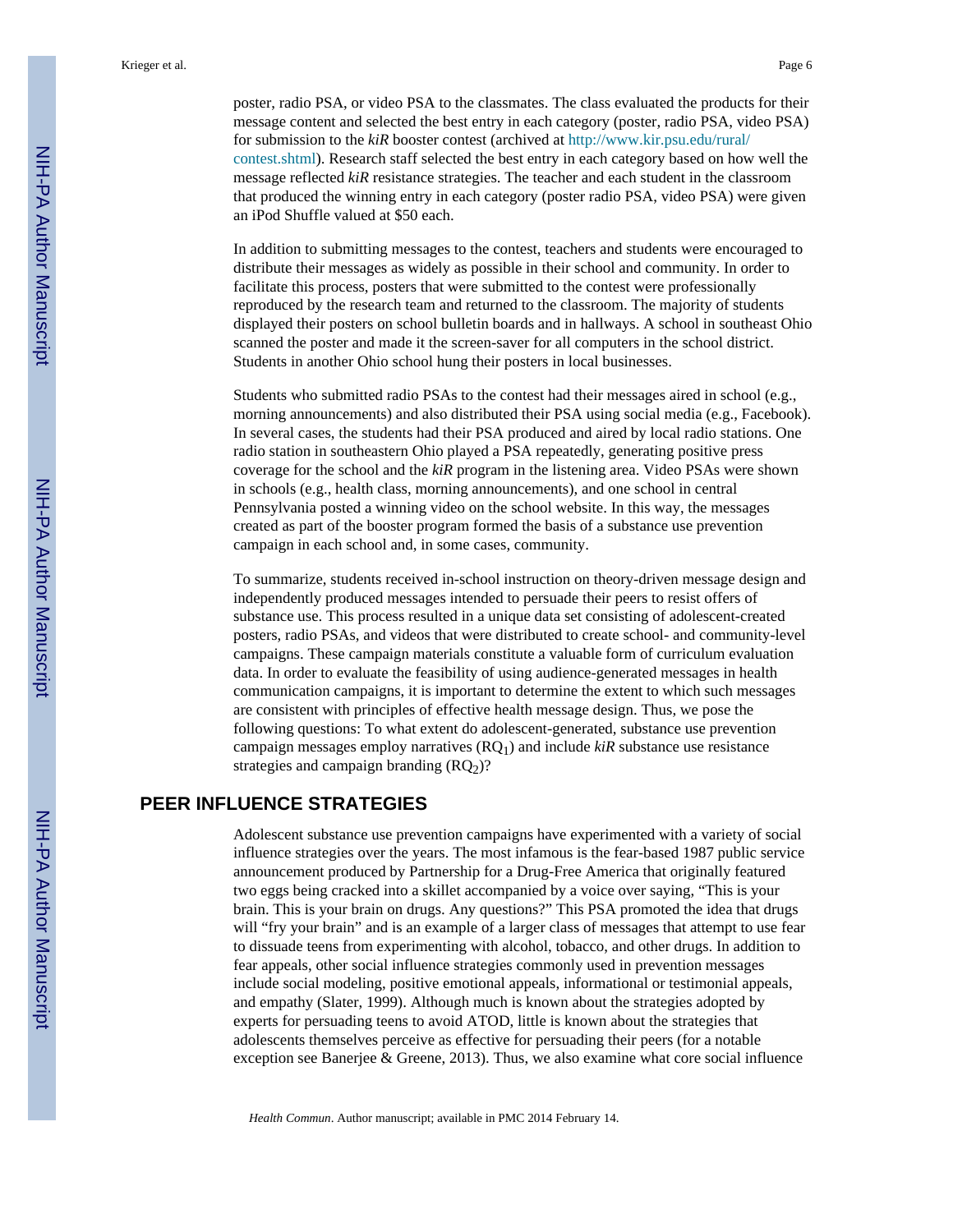strategies are featured in adolescent-generated substance use prevention messages and whether narrative and didactic adolescent-based prevention messages utilize different strategies. Specifically, we ask: What social influence strategies do adolescents rely on to persuade their peers to avoid substance use  $(RQ_3)$ ?

# **METHODS**

#### **Overview**

The current project is based on a study to implement and assess the effectiveness of regrounding the multicultural *kiR* curriculum for rural adolescent audiences. Data for this study were the prevention messages created by students as part of a four-lesson "booster" program for *kiR* that was delivered to eighth-grade students who had received either classic or rural versions of the curriculum in 20 rural schools in Pennsylvania and Ohio during the 2010–2011 school year. A contest was held requiring students to work in teams to create a poster, radio public service announcement (PSA), or video PSA in the spirit of the *kiR* program in which they had recently participated. Teachers and students decided whether the entries would take the form of posters, radio PSAs, or video PSAs. In order to remove technological barriers for creating the radio- or video-based messages, each classroom was provided with a video camera, batteries, and memory cards, along with instructions for their use during teacher training.

#### **Sample**

Students created approximately 60 posters, 12 radio PSAs, and 16 video PSAs as part of the contest. Due to the community-based nature of the research, teachers did not retain all of the posters that were created as part of the booster program, rendering approximately 20 posters unavailable to the research team for analysis. The current study is based on all posters available in electronic format  $(n = 40)$  and all of the radio and video PSAs. The 68 messages included represent the work of approximately 272 eighth-grade students. Among all the students who participated in the booster contest, most were approximately 14 years of age and Caucasian (94%). The gender distribution was fairly even, with slightly more females (58%) participating as compared to males. Students reported spending the most hours creating posters ( $M = 3.55$ ,  $SD = 1.82$ ), followed video PSAs ( $M = 3.46$ ,  $SD = 1.87$ ) and radio PSAs ( $M = 2.49$ ,  $SD = 1.36$ ).

#### **Message Coding**

A coding instrument was developed to assess the use of narratives  $(RO<sub>1</sub>)$ , resistance strategies and campaign branding  $(RQ<sub>2</sub>)$ , and social influence strategies  $(RQ<sub>3</sub>)$  across all three media types (i.e., posters, radio PSAs, video PSAs; see Appendix A for a description of codes). Each message was coded for the presence or absence of narrative content. A message was coded as narrative if it contained at least one clearly identifiable character (i.e., message source) and implied or explicit conflict (i.e., decision about whether to use ATOD). Messages were also coded for the number of characters present, the setting in which the conflict occurred, and campaign content. Campaign content included explicit mention or demonstration of one or more of the four *kiR* strategies (refuse, avoid, explain, or leave) that were taught in the curriculum and booster lessons.

Finally, messages were coded for the presence of social influence strategies. The initial social influence strategy coding categories were derived from Slater (1999) and included fear appeals, rational appeals, modeling appeals, and empathy appeals (see Appendix C for a description of codes). There was only one instance of an empathy appeal in the data set, so this code was eliminated from further analysis. Four additional codes were developed based on preliminary data analysis: identity appeals, negative consequences appeals, goal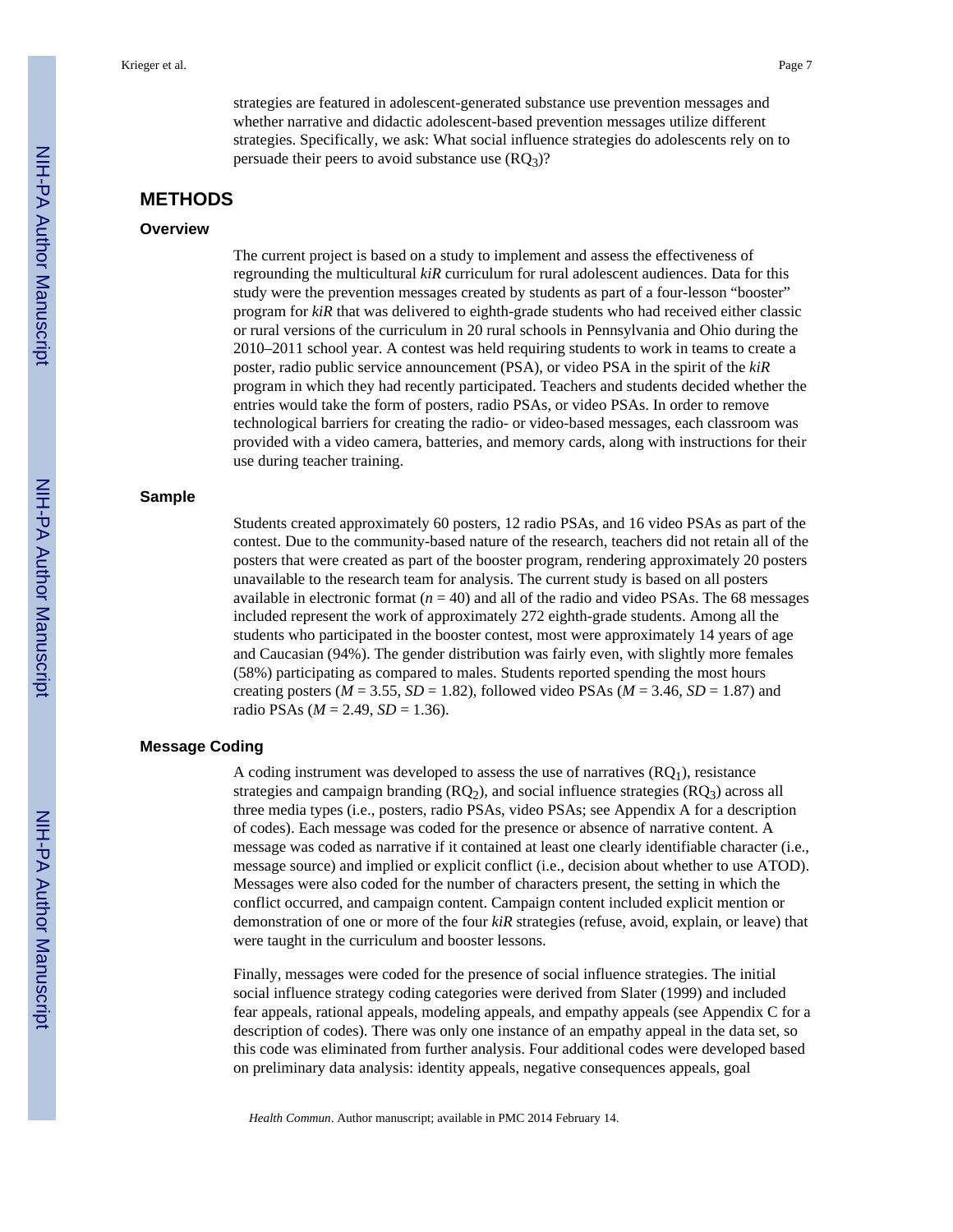achievement, and peer pressure. Identity captured messages that emphasized a nonuse identity as a resistance strategy. This is consistent with the emergence of identity as a strategy for resisting drug offers that is unique to rural youth (Pettigrew et al., 2011, 2012). Negative consequences appeals identified messages that presented drug use as undesirable, distasteful, or irresponsible. This code was similar to fear appeals, except that the focus was on negative social (rather than physical) outcomes. Goal achievement appeals referred to messages that focused on avoiding substance use as a means to attaining short- or long-term ambitions (e.g., performing well in an upcoming athletic event; going to college). Peer pressure appeals depicted interpersonal encounters in which an individual resisted an attempt by another to influence his or her perspective or behavior. The coding categories were not mutually exclusive as multiple strategies were often employed in student-generated messages.

#### **Reliability**

Two undergraduate coders and one graduate student coder were enlisted to code the messages. The coders participated in a training session to learn the coding scheme and practice coding using similar messages collected as part of another study. Reliability was established by coding 20% of the sample. Interrater reliability was acceptable (Cohen's kappa = .83) and the remaining messages were divided evenly among the coders.

#### **RESULTS**

#### **Use of Narratives in Adolescent Prevention Messages (RQ1)**

All 68 messages, posters, radio ads, and video ads were categorized as narrative or didactic. Because the focus was encouraging students to use narrative rather didactic message strategies, messages that combined both narrative and didactic elements were coded as narratives. Overall, there were fewer narrative messages ( $n = 25$ ; 37%) than didactic messages (*n* = 43; 63%). However, some media had more prominent occurrences of didactic messages than the others. Of the 40 posters, 5 were narrative and 35 were didactic. Of the 12 radio PSAs, 4 were narrative and 8 were didactic. All 16 of the video PSAs were narrative in structure. Although posters were more likely to use didactic structures more than narrative structure  $(\chi^2(2, n = 40) = 32.74, p < .05)$ , some posters successfully incorporated narratives by using more detailed designs (e.g., a cartoon segment where characters were encountered with peer pressure to do drugs).

Narrative and didactic messages differed significantly regarding both the use of characters as well as settings. Not surprisingly, narrative messages ( $M = 4$ , 36,  $SD = 2.33$ ) included significantly more characters than didactic messages ( $M = 1.02$ ,  $SD = 2.03$ ;  $t(66) = 6.20$ , *p* < .001). In fact, almost half of all didactic messages (*n* = 29) did not contain any characters. There was substantial variation among the messages regarding the number of characters featured, as indicated by the large standard deviations. While many didactic messages had no characters, some incorporated up to 10. The number of characters in narrative messages ranged from two to 14.

Narrative and didactic messages also differed somewhat in their use of settings. Narrative messages were significantly more likely to situate the message in a realistic setting as compared to settings without clearly identifiable geographical or architectural features,  $\chi^2(1,$  $n = 68$  = 38.01,  $p < .001$ . Narrative messages were also more likely than didactic messages to imply or model substance use offer-and-resistance sequences occurring across multiple settings (e.g., offerer and refuser interacting in a home and then seeing each other at school),  $\chi^2(1, n = 68) = 13.16, p < .001$ . The most common realistic settings portrayed included schools ( $n = 15$ ), parks ( $n = 13$ ), and homes ( $n = 8$ ). Surprisingly, only two narrative and two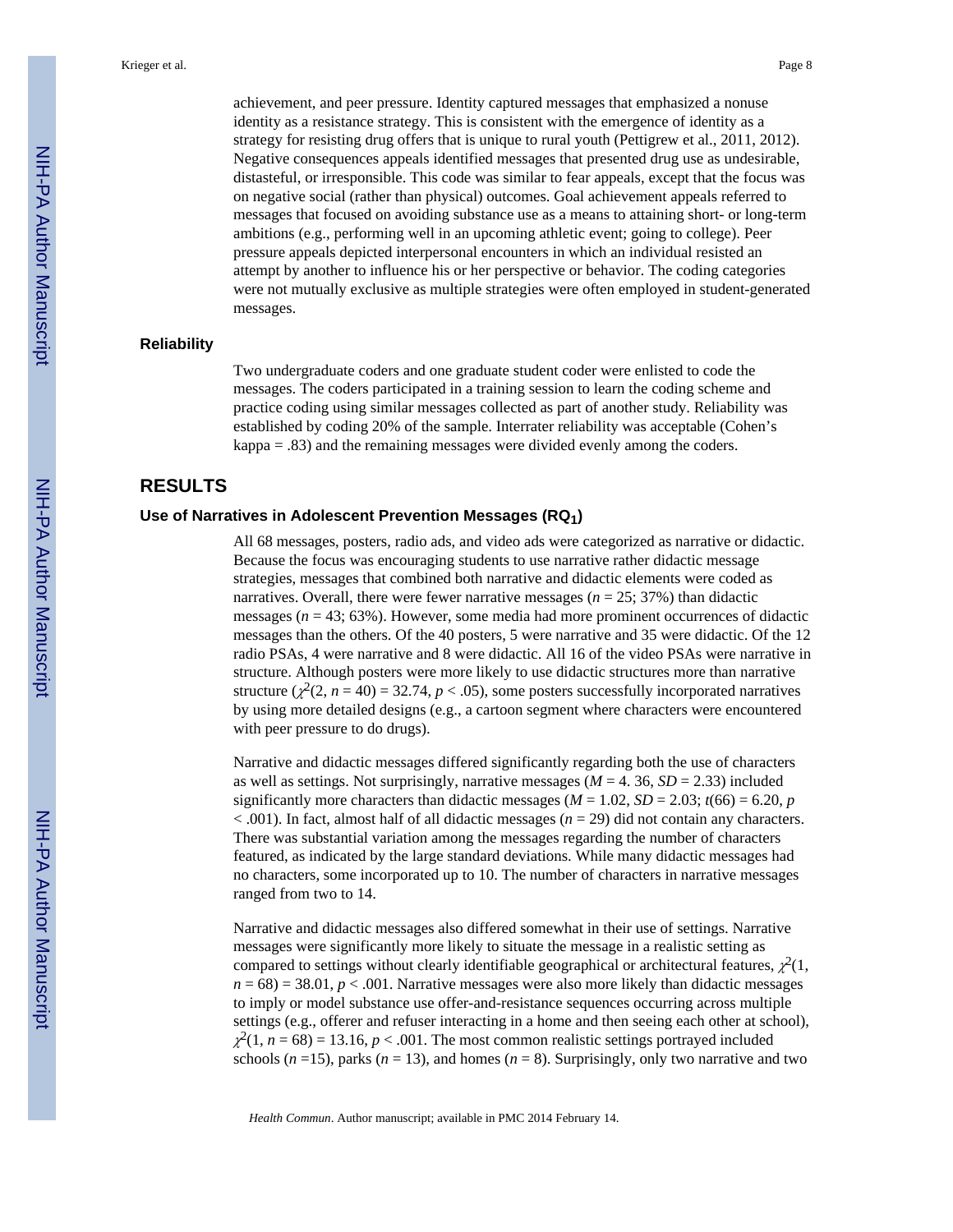didactic messages incorporated clear clues regarding whether the setting was intended to be urban  $(n = 1)$  or rural  $(n = 3)$ .

#### **Inclusion of** *kiR* **Resistance Strategies and Campaign Branding in Messages (RQ2)**

Approximately two-thirds of all campaign messages referenced the *kiR* campaign (*n* = 45) by using the campaign name, logo, or slogan. The most common use of the campaign was the campaign name, "*keepin' It REAL*," and the initials R. E. A. L., which represented the four substance use resistance strategies. In one poster, the *kiR* logo was featured prominently at the top, and the poster listed each resistance strategy and utilized "refuse" and "leave" in a comic-like presentation (see Poster 02 in Appendix B). Other posters only promoted one resistance strategy (see Poster 03 and Poster 22 in Appendix B). In a few cases, the campaign name was included through a prologue provided by the radio announcer introducing the PSA (e.g., "Here's a message from an eighth grader at [middle school name] about staying healthy and *keepin' it REAL* without drugs and alcohol"). Resistance techniques appeared in similar frequency ("refuse," *n*= 31; "explain," *n*= 30), "avoid," *n*= 33; "leave," *n*=34). The medium did not significantly influence the use of particular techniques: refuse,  $\chi^2(2, N = 68) = 2.68$ ,  $p = .23$ ; explain,  $\chi^2(2, N = 68) = 1.92$ ,  $p = .38$ ; avoid,  $\chi^2(2, N = 68) = 4.35$ ,  $p = .11$ ; and leave,  $\chi^2(2, N = 68) = 3.93$ ,  $p = .14$ . In other words, posters were equally likely to emphasize each of the four resistance strategies as compared to video or radio PSAs. The narrative or didactic message structure did not affect the use of resistance strategies (see Table 1).

When *kiR* techniques were combined, it was evident that far more messages utilized all four resistance strategies ( $n = 27$ ) than one ( $n = 9$ ), two ( $n = 4$ ), or three ( $n = 1$ ) strategies. Medium did not play an influential role in the number of techniques employed ( $\chi^2(8, n = 68)$ )  $= 10.796$ ,  $p = .214$ ). Employing all four techniques in skit or by explaining them in greater detail was related to the visual or verbalized presence of the "R.E.A.L." initials,  $\chi$ (4, *n* = 68)  $= 18.658$ ,  $p = .001$ . Messages that did not incorporate any resistance strategies or other parts of the *kiR* campaign often relied on clichéd images and behavioral recommendations. For example, one poster used an image of a flying kite accompanied by text that stated, "Don't get high. Be drug free" (see Poster 08, Appendix B).

#### **The Use of Social Influence Strategies to Persuade Peers to Avoid Substance Use (RQ3)**

Frequencies of social influence strategies were tabulated and sorted by medium and message structure (see Table 2). Messages were coded for the presence of seven types of social influence appeals: rational, negative consequences, peer pressure, fear, identity, modeling, and goal achievement. These strategies were used 198 times across all 68 messages. The most commonly used social influence strategies were negative consequences  $(n = 33)$  and identity ( $n = 33$ ), followed closely by three other strategies: fear ( $n = 32$ ), rational ( $n = 31$ ), and peer pressure  $(n = 28)$ . Less commonly used were goal achievement  $(n = 22)$  and modeling  $(n = 17)$ . There were more instances of social influence strategies in didactic messages overall ( $n = 105$ ). However, narrative messages had significantly higher concentrations of social influence strategies per message ( $M = 4.28$ ,  $SD = 1.51$ ) than didactic messages ( $M = 2.11$ ,  $SD = 1.45$ ),  $t(68) = 5.835$ ,  $p < .001$ . Frequencies of all social influence strategies and their distribution across narrative and didactic messages can be seen in Table 2.

There were also significant differences in the use of social influence strategies by medium. Posters contained the most social influences strategies ( $n = 83, 41\%$ ). The most common social influence strategies used in posters were fear appeals  $(n = 16)$  and identity  $(n = 16)$ . Fear appeals in posters demonstrated a clear link between ATOD use and outcomes that threatened the user. For example, one poster featured a drawing of cemetery gates with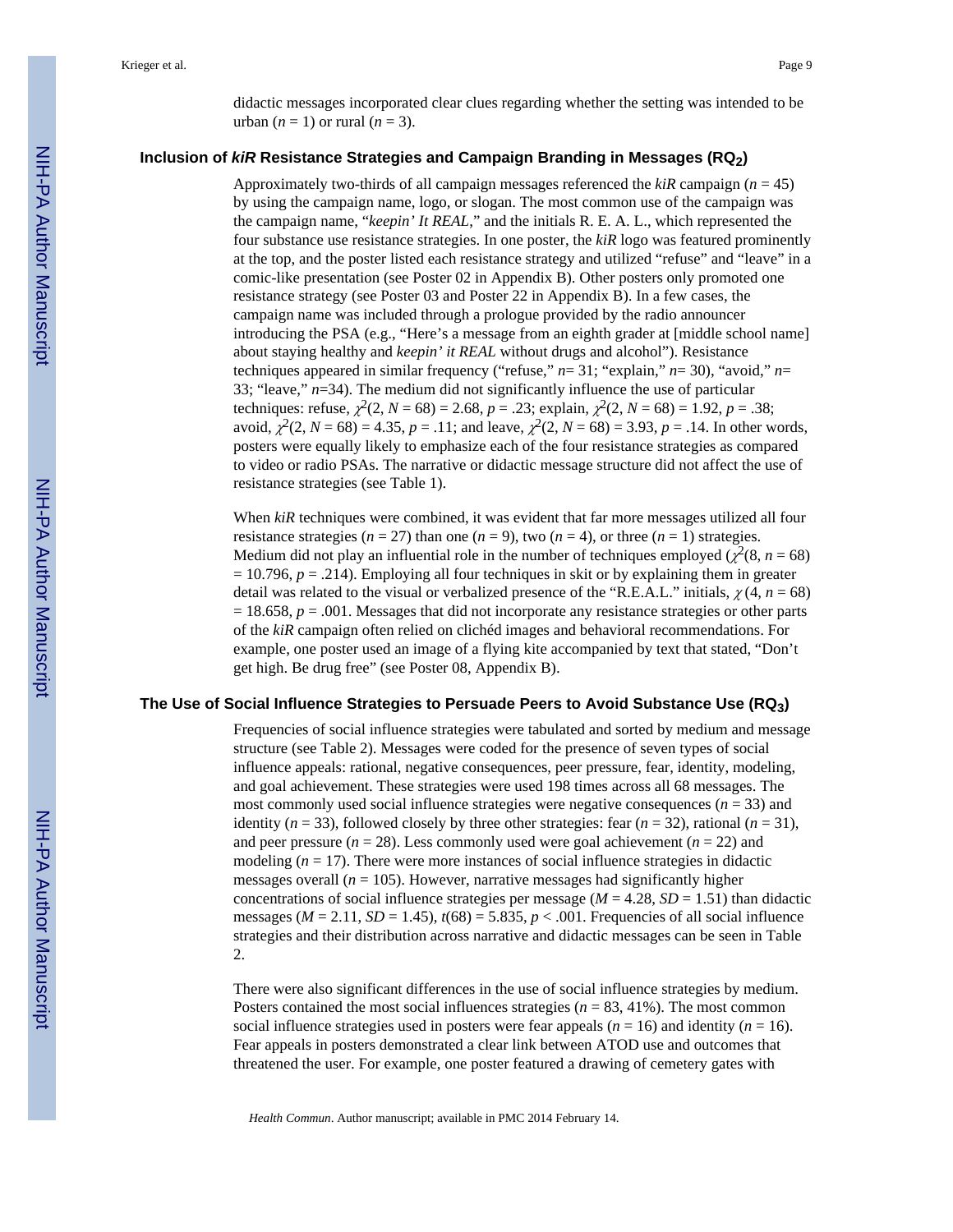accompanying text reading, "Do you want to end up here EARLY? If not, then don't do drugs!" Posters using the identity strategy would feature text that appealed to defining and shaping the self. For example, one poster read, "Be athletic, not pathetic."

Video ads accounted for 39% (*n* = 78) of social influence strategies. The most common social influence strategies used in videos were peer pressure  $(n = 14)$  and negative consequences ( $n = 13$ ), followed by rational and identity (both  $n = 12$ ). Peer pressure was characterized by a proposal to engage in certain behavior followed by additional attempts to gain compliance. To illustrate, one video PSA using peer pressure showed a boy offer a cigarette to a friend in the bathroom. When the friend said no, the boy continued to try to get his friend to join him in his cigarette use. Negative consequences appeals depicted a character acting in undesirable ways or representing undesirable characteristics as a result of or while engaging in ATOD use. For example, one video depicted a boy consuming alcohol and then proceeding to lose balance, fall, and act like a buffoon. Rational appeals in videos often came in the form of a protagonist character resisting ATOD use by giving well articulated and complete reasons for resisting. For example, in one video, a narrator character gives a monologue detailing the potential consequences to health and social life in the present and future without using emotion. Identity strategies were coded when the message portrayed decisions about ATOD use as directly related to identity construction and preservation. For example, in response to being offered a cigarette, one message featured a character saying, "*I'm* not into that stuff."

Fewer social influence strategies were used in radio ads (19 %; *n* = 37) as compared to posters and videos. The most common social influence strategies used in radio ads were peer pressure  $(n = 8)$ , rational  $(n = 7)$ , and negative consequences  $(n = 7)$ . Radio ads depicted peer pressure in much the same way as the video ads; a skit was performed in which one friend or classmate offered drugs to another and then persisted to encourage the use even after resistance. Rational appeals in radio ads were often at the end of the audio clip and gave clear, developed rationale for resisting use. One radio ad said, "If you were offered drugs or alcohol, would you be able to handle the pressure? Or would you be able to simply say no and walk away … So, if … you don't want to be denied several job opportunities when you're older I think you know the answer to this question." The use of negative consequences in radio ads operated very similarly to video ads despite the different affordances of the medium. The undesirability of actions related to ATOD use in radio ads was created through verbal condemnations by other characters. One radio PSA utilizing a negative consequences appeal featured a drug dealer as the main character who offered various substances to kids. When a character refused, a chorus of peers cheered, "yay!" When a character acquiesced, a chorus of peers yelled, "boo!"

## **DISCUSSION**

As technology continues to advance, so does the ability of lay audiences to create and distribute their own messages. It is important for health communicators to understand the types of messages lay audiences create and how such messages can be used to promote public health. The goal of this study was to explore adolescent-created messages about substance use prevention to identify whether students could create messages that resonate with the theoretical underpinnings (i.e., focus on resistance strategies and the use of narratives) and branding elements (i.e., *keepin' it REAL*) of a substance use prevention campaign, and how students conceptualize substance use prevention.

The current study demonstrates that, despite being trained and encouraged to the use of narrative message structures, the majority (63%) of student-created messages utilized a didactic message format. This disappointing finding suggests one of two things. The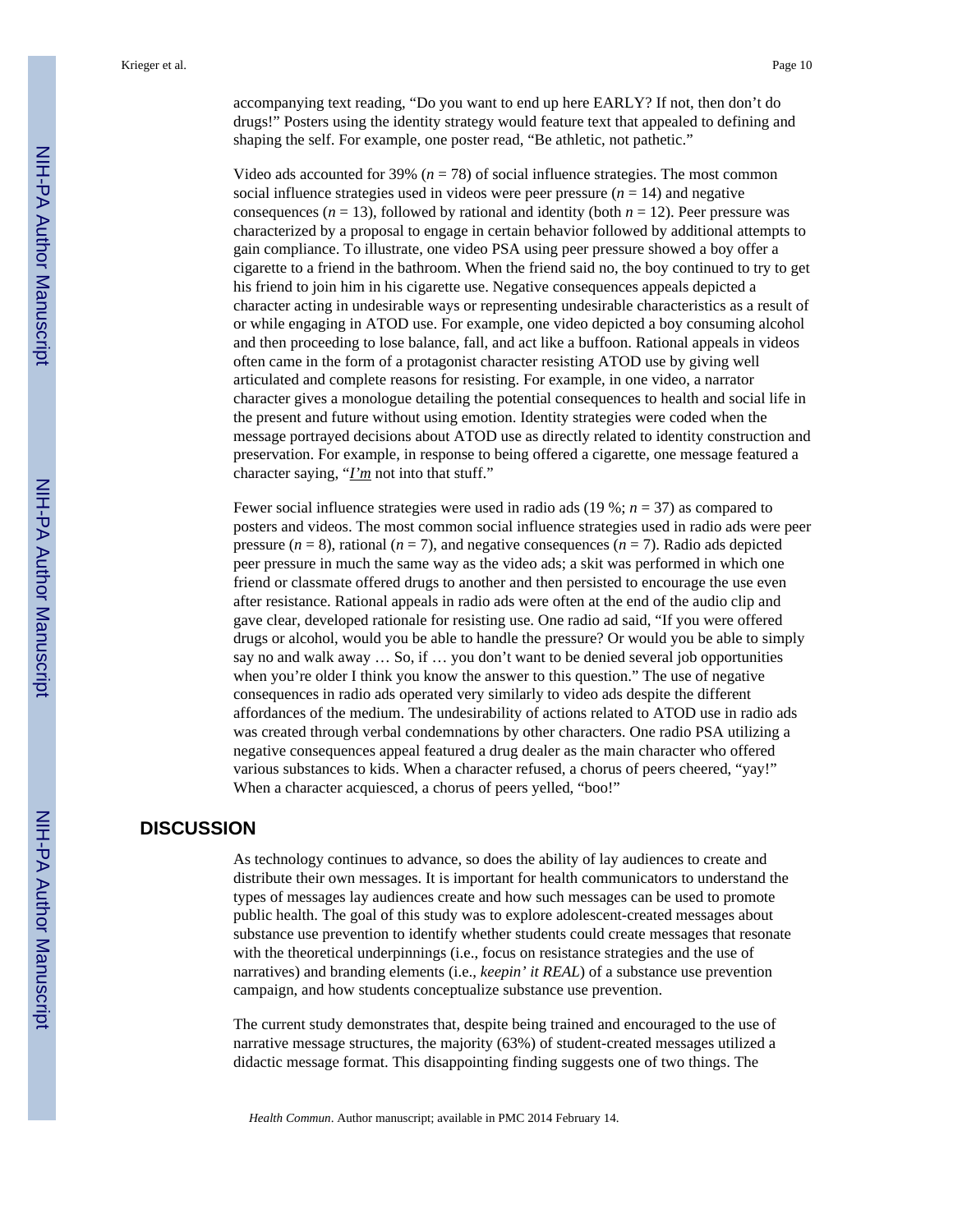adolescents believed either that didactic messages are superior in producing nonuse outcomes or that being encouraged and trained to use narratives was not enough to overcome the dominant cultural conception of substance use prevention messages as vehicles of instruction. The latter seems most likely, given that prevention messages in the media environment tend to utilize didactic message strategies (Slater, 1999). Four lessons on creating narratives may simply not be enough for students in this age group to understand, internalize, and reproduce a narrative approach to prevention given the dominant didactic paradigm in the cultural environment.

Even though most of the students did not produce narrative messages, one-third of them did. This is noteworthy, given the complexity of the task. Creating a narrative message in this context involves not only understanding narrative prevention principles, but also the ability to apply them to a new situation. Measuring a student's ability to create a narrative resistance message is a unique behavioral outcome as it indicates that narrative knowledge has been changed, created, or maintained. As narrative message strategies become more commonplace in the mediated health campaign landscape, it may become less difficult to encourage adolescents to create messages in a narrative format.

Importantly, the decision to use narrative versus didactic message strategies was closely tied to the choice of medium used to convey the message. Didactic message strategies were commonly chosen when students had to rely solely on visual verbal and nonverbal messages (i.e., posters). Notable exceptions were posters that utilized comic strips to create a character and convey a sense of conflict (e.g., a character faced with a decision to use tobacco, alcohol, marijuana or another drug). When students were restricted to audio-verbal and nonverbal messages (i.e., radio PSAs), didactic message strategies also dominated, but some did incorporate narrative message strategies. When adolescents created videos, they used the ability to incorporate nonverbal visual (e.g., color, costumes, scenery), nonverbal audio (e.g., pauses, intonation), verbal visual (e.g., handheld signs), and verbal audio (e.g., speech) elements to present their message in a narrative format. There were no instances of studentcreated video content that relied solely on a didactic message strategy, such as "the talking head" PSA format. This may be evidence that students' conceptions of prevention campaigns and message strategies are intrinsically linked to the medium. These results suggest that campaigns seeking to encourage the use of narrative in audience-generated content should emphasize the creation of messages with both visual and audio components (i.e., video PSAs) rather than visual only (i.e., posters) or audio only (i.e., radio PSAs).

Another key finding of the current research is that more than half of the groups  $(n = 41)$ ; 60%) successfully incorporated at least one of the four resistance strategies, with two-thirds of these messages including all four resistance strategies. Interestingly, the use of resistance strategies was closely tied to campaign branding. When messages visually or verbally used the acronym (*REAL*), they also tended to incorporate all four of the resistance strategies in the message. In other words, messages that made visual or auditory reference to *REAL* were more likely to also mention refuse, explain, avoid, and leave as resistance strategies than messages that used *kiR* or did not mention the program name. These results are consistent with previous research that found acronyms improve recall of class material by students (Saber & Johnson, 2008). It also suggests that health intervention programs that advocate using a repertoire of strategies for accomplishing a health goal, such as knowing multiple strategies for resisting substance use, should ensure that those strategies are built into campaign branding (Hecht & Lee, 2008; Lee & Hecht, 2011). At the same time, it appears that branding *kiR* has been at least partly successful, with the key resistance strategies, slogan, and logo effectively communicated.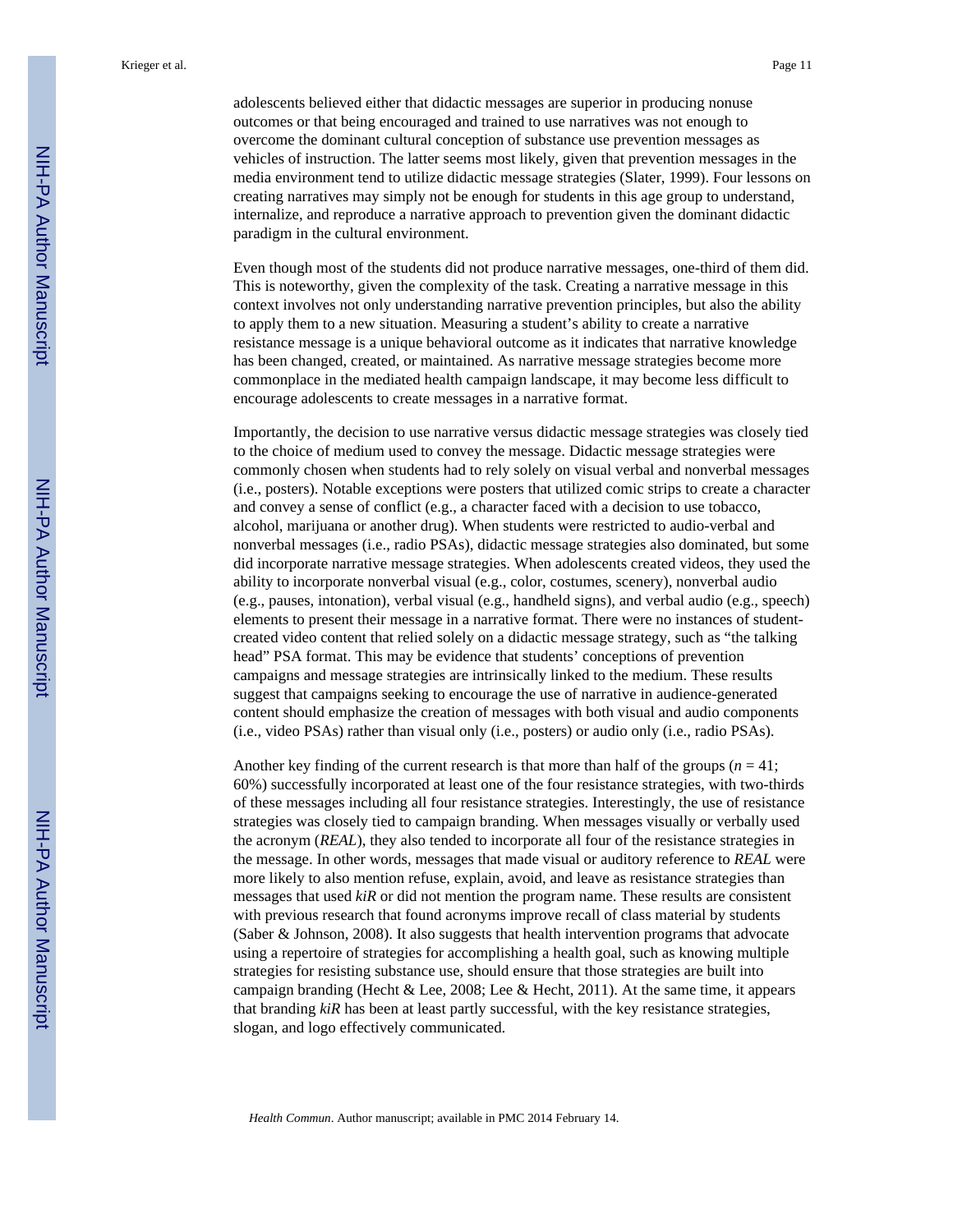The results also provide insight into what social influence strategies adolescents believe will be most persuasive with their peers. Perhaps the most surprising findings were that the two most commonly used strategies were negative consequences appeals and identity appeals. Unlike fear appeals that focus on the short- or long-term negative physical outcomes of substance use, negative consequences appeals focus on how the act of using substances portrays a negative or undesirable social image (e.g., substance use as irresponsible). Similarly, identity appeals focused on the positive personal attributes associated with nonuse. For example, messages that used identity appeals focused on presenting characters' sense of self as being inconsistent with substance use. Both of these appeals make attributions about drug use and nonuse, casting the former in a negative light. These findings are consistent with developmental literature showing that developing and establishing a sense of self is a primary task of adolescence (Erikson, 1980; Marcia, 1980) influenced by social and contextual features of the environment (Schachter, 2005). However, it is unknown the extent to which this type of identity appeal reflects socially constructed norms within the rural cultural environment (Pettigrew et al., 2011) or is applicable to the broader adolescent population.

# **LIMITATIONS AND FUTURE DIRECTIONS**

As with all research, certain limitations of our findings must be noted. First, because the current research was theoretically grounded in NET, the coding rules used to identify narrative and didactic message strategies privileged narrative elements. Thus, messages that were structured in narrative form but also contained a didactic element (i.e., a small portion in which instruction was given to the audience) were coded as narrative messages. This may have caused certain types of appeals (e.g., rational) to be overrepresented in the narrative message category. Second, there are limitations associated with the sample. The sample size also prevented comparison of messages created by students in schools that received the *kiR* classic booster curriculum and students in schools that received the *kiR* rural booster curriculum. This potential limitation is tempered by the fact that the two booster programs were identical with the exception of the video shown in Lesson 1; thus, few differences between the two groups would be expected.

The results of the current study are most relevant to campaigns that can provide some motivation to adolescents for creating specific types of health messages (e.g., contest associated with a desirable reward for winning) and the ability to provide guidelines regarding the types of content messages should include (e.g., using a resistance strategy). It is unknown to what extent the types and frequencies of particular social influence strategies would be applicable to other age groups and other regions. For example, the role of substance use in the formation and maintenance of romantic relationships would likely be more salient among older adolescent students. Similarly, the cultural narratives of substance use may differ for students residing in more urban or suburban areas. Previous research suggests (Pettigrew et al., 2011) that the rural adolescents in the current study should be more likely to use establishing a nonuse identity as a social influence strategy as compared to other geographic groups. Exploring differences in the types of social influence strategies adolescents believe will be persuasive by developmental stage and regional or cultural identity could yield valuable insights for campaign development.

There are several important future directions for understanding how audience-generated messages can be effectively incorporated into prevention campaigns. The messages in the current study were rated by "expert" observers; it may fruitful for future research to have student-created messages evaluated by their peers. It is possible that student-created messages may be rated more highly than messages created by professional campaign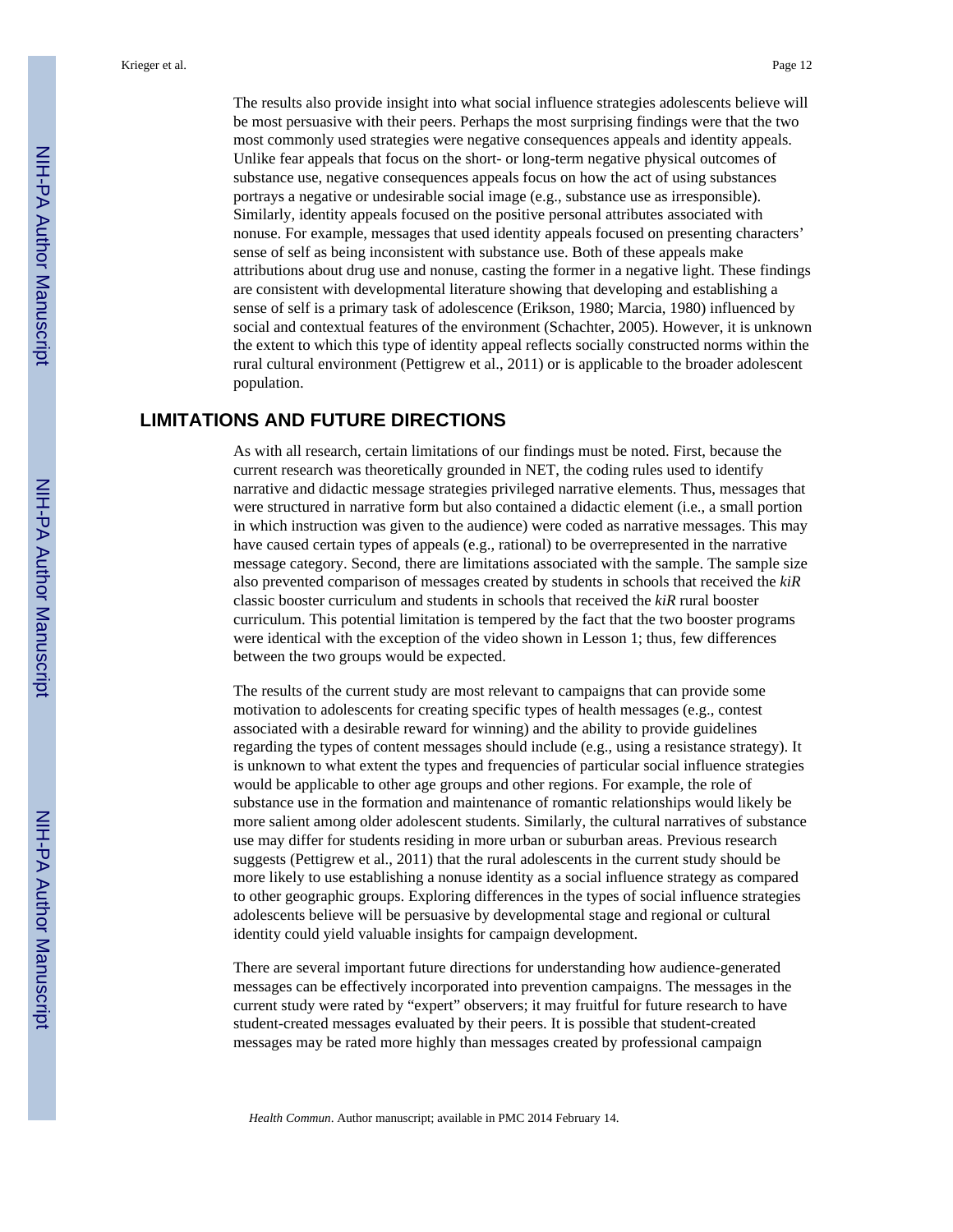developers on constructs such as interest, realism, and identification, which may increase their ability to persuade their peers (Lee, Hecht, Miller-Day, & Elek, 2011).

Future research should continue to explore how the use of social influence strategies relates to lay conceptions of effective message design. It is unclear whether students use the social influence strategies they perceive would be most effective to persuade themselves versus their close friends versus the general student body. For example, the third-person effect suggests that individuals have a tendency to rate others as more vulnerable to media persuasion than themselves (Davison, 1983). It is possible that students will rate other students as being persuaded by certain types of appeals than they would be themselves. Understanding the process by which adolescents choose a social influence strategy to achieve a persuasive outcome has potentially important implications for how individuals construct messages to achieve prevention-related goals (e.g., convincing a friend not to drink and drive). Relatedly, one might wonder about techniques for more successfully infusing refusal strategies and the *kiR* brand with narrativity so they more clearly manifest themselves in the student produced messages. Potentially useful areas to explore include how mental and behavior models are represented in student messages and understanding the nature of social proliferation (Larkey & Hecht, 2010; Miller-Day & Hecht, 2013).

Finally, future studies may want to explore the advantages and disadvantages of message blending in the prevention context. For example, one of the messages in this study included the term "above the influence," a reference to a national substance use prevention media campaign being disseminated at the same time as the current study. In the commercial context, blending of this type may be perceived as detrimental to the campaign because it dilutes the distinctiveness of brand. In the prevention context, however, the idea that students can make connections among campaigns advocating similar behaviors may ultimately serve to reinforce the prevention message.

## **CONCLUSION**

Health communication campaigns can play an important role in achieving the goal of reducing adolescent substance use through the strategic design of campaign messages. Features associated with effective messages for preventing adolescent substance use include focusing on developmentally appropriate social influence strategies (i.e., social norms) and avoiding developmentally inappropriate strategies (i.e., fear appeals) by using characters that are similar to the audience. The current study demonstrates the potential utility of incorporating audience-generated messages as a strategy in an adolescent substance use prevention campaign. Evidence was obtained that the campaign was successful in conveying resistance strategies and the overall *kiR* brand and moderately successful in conveying the importance of narrative form. The adolescents conceived of a wide repertoire of influence strategies for persuading peers, with perhaps the most notable being avoiding substance use by establishing a nonuse identity within the social network. Future research should identify what components of audience-generated messages influence their success with peers and examine whether there are techniques to insure a higher degree of fidelity with program philosophy and strategy.

#### **Acknowledgments**

This research was supported by NIDA grant RO1DA021670 from the National Institute on Drug Abuse to The Pennsylvania State University (Michael Hecht, principal investigator). The views presented in this article are those of the authors and do not represent those of the funding agencies. The authors thank the students and schools who participated in this study, as well the other members of the research team who contributed to this project: K. Glunt, S. Mizenko, A. Porter, T. Tanner, C. Terwilliger, and K. Whitehead. They are also grateful to S. Kline and S. Powers for their comments on an earlier draft of this article.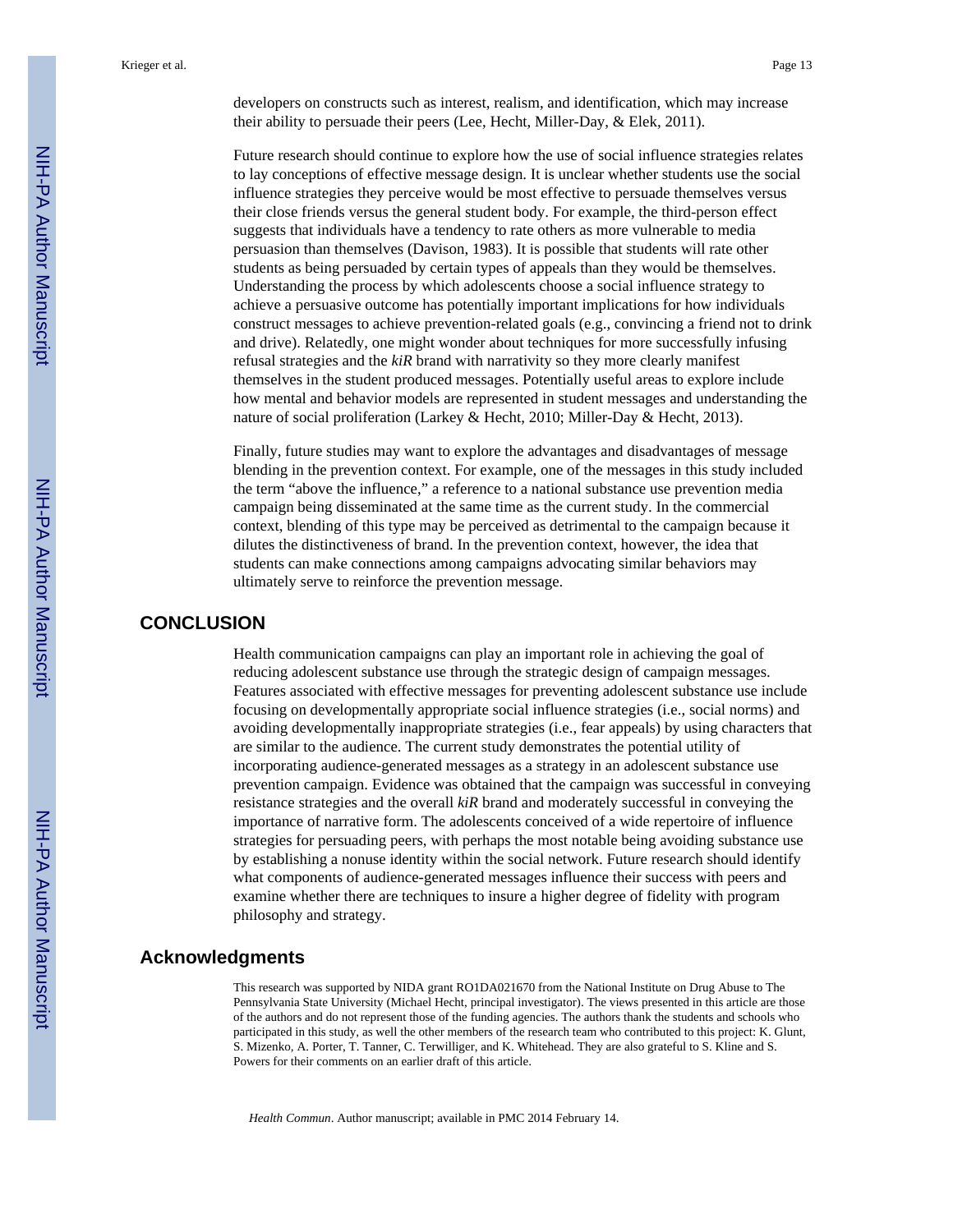# **APPENDIX A: kiR RESISTANCE STRATEGIES**

Refuse: advocates dismissing or rejecting a proposal to use ATOD.

Explain: advocates providing reasons for not using ATOD.

Avoid: advocates staying away from people and situations commonly associated with ATOD.

Leave: advocates removing oneself from a person or situation involving ATOD.

# **APPENDIX B: SELECTED POSTER EXAMPLES**



Poster 02





**1. .**

# **APPENDIX C: TYPES AND FREQUENCIES OF SOCIAL INFLUENCE STRATEGIES UTILIZED IN ADOLESCENT PREVENTION MESSAGES**

| <b>Strategy</b> | Frequency,<br>number $(\% )$ | <b>Description</b>                                                                                                                                                                    | <b>Examples</b>                                                                                                                                                                                           |
|-----------------|------------------------------|---------------------------------------------------------------------------------------------------------------------------------------------------------------------------------------|-----------------------------------------------------------------------------------------------------------------------------------------------------------------------------------------------------------|
| Fear            | 33(48.5)                     | Emphasizes risk of death/injury/<br>punishment/illness<br>to self, visual of arrest,<br>accident, ambulance,<br>hospital or a symbolic<br>representation of loss,<br>injury or death. | (Poster) Picture of drug user in jail with<br>text<br>"Doesn't he look <i>REAL</i> cool?"<br>(Radio) "That stuff is nasty for you. It<br>could ruin<br>your whole life like bad grades or no<br>college." |
| Identity        | 33(48.5)                     | Focuses on establishing a nonuse<br>identity (i.e.,                                                                                                                                   | (Video)                                                                                                                                                                                                   |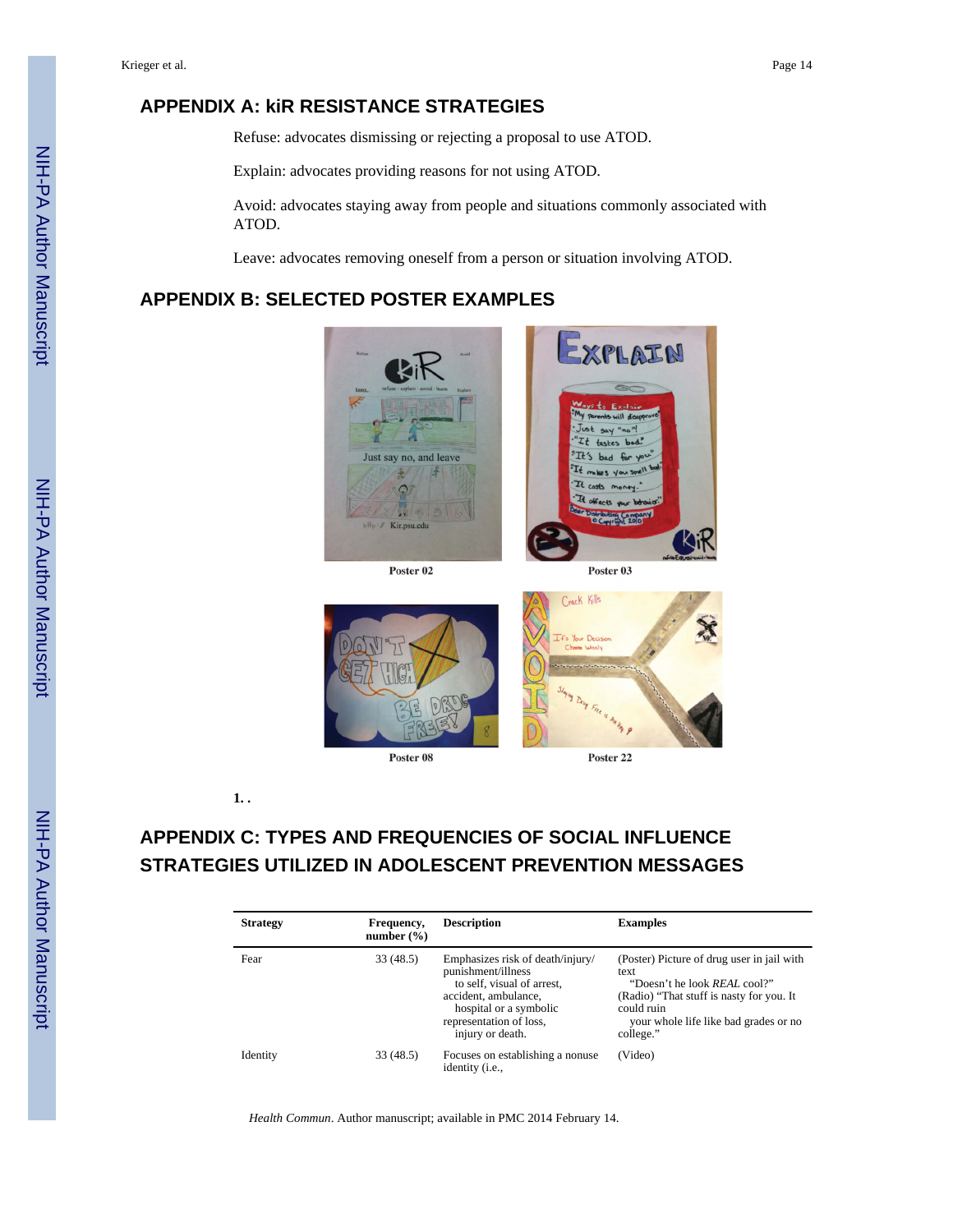| <b>Strategy</b>       | Frequency,<br>number $(\% )$ | <b>Description</b>                                                                                                                                     | <b>Examples</b>                                                                                                                                                                         |
|-----------------------|------------------------------|--------------------------------------------------------------------------------------------------------------------------------------------------------|-----------------------------------------------------------------------------------------------------------------------------------------------------------------------------------------|
|                       |                              | communicating a personal,<br>relational, or social<br>identity that prohibits<br>substance use).                                                       | Smoking peer says, "You wanna smoke<br>a this?"<br>Refusing peer says, "No. $\Gamma m$ not into<br>that kind<br>of stuff."                                                              |
| Rational              | 32(47.1)                     | Advocates analytical thinking<br>and decision making.                                                                                                  | (Poster) "Avoid! Don't go if you think<br>it's a bad<br>idea."<br>(Poster) "It's your decision. Choose<br>wisely."                                                                      |
| Modeling              | 17(25.0)                     | Demonstrates people enacting<br>nonuse behavior.                                                                                                       | (Video)<br>Refusing peer (RP): "What is that?"<br>Drinking peer (DP): "Vodka, want<br>some?"<br>RP: "What?? No!" []                                                                     |
| Negative consequences | 33(48.5)                     | Depicts the act of using drugs as<br>undesirable                                                                                                       | (Video)<br>"EW! He's smoking! Ugh! Gross!"                                                                                                                                              |
| Peer pressure         | 28 (41.2)                    | Portrays interpersonal encounters<br>in which an<br>individual resists an attempt by<br>another to<br>influence his or her perspective<br>or behavior. | (Video) In response to a refusal to<br>smoke<br>Smoking peer, "Oh are you kidding?<br>You'd look<br>cool like me!"<br>Refusing peer, "No."<br>SP: "It's like heaven in a stick."        |
| Goal achievement      | 22(32.4)                     | Evokes positive emotions about<br>the present or goals<br>for the future (e.g., avoiding<br>drugs to do well in<br>sports or go to college).           | (Poster) "__ Middle School: Not<br>Afraid to be<br>Healthy, Happy and Drug FREE!!"<br>Displays<br>pictures of groups of students having<br>fun and<br>doing extracurricular activities. |

#### **REFERENCES**

- Bachman, JG.; O'Malley, PM.; Schulenberg, JE.; Johnston, LD.; Freedman-Doan, P.; Messersmith, EE. The education-drug use connection: How successes and failures in school relate to adolescent smoking, drinking, drug use and delinquency. Lawrence Erlbaum Associates; New York, NY: 2008.
- Banerjee S, Greene K. Antismoking initiatives: Effects of analysis versus production media literacy interventions on smoking-related attitude, norm, and behavioral intention. Health Communication. 2007; 22:37–48. [PubMed: 17617012]
- Banerjee S, Greene K. "Yo! This is no lie, if you smoke, you die": A content analysis of anti-smoking posters created by adolescents. Journal of Substance Use. 2011; 18:119–128. doi: 10.3109/14659891.2011.615883.
- Colby M, Hecht ML, Miller-Day M, Krieger JL, Syvertsen AK, Graham J, Pettigrew J. Adapting school-based substance use prevention curriculum through cultural grounding: A review and exemplar of adaptation processes for rural schools. American Journal of Community Psychology. 2013; 51:190–205. [PubMed: 22961604]
- D'Amico DJ, Edelena MO, Milesa JNV, Morralb AR. The longitudinal association between substance use and delinquency among high-risk youth. Drug and Alcohol Dependence. 2008; 93:85–92. doi: 10.1016/j.drugalcdep.2007.09.006. [PubMed: 17977669]
- Davison W. The third-person effect in communication. Public Opinion Quarterly. 1983; 47:1–15. doi: 10.1086/268763.
- Elkington KS, Bauermeister JA, Zimmerman MA. Psychological distress, substance use, and HIV/STI risk behaviors among youth. Journal of Youth and Adolescence. 2010; 39:514–527. doi:10.1007/ s10964-010-9524-7. [PubMed: 20229264]
- Erikson, EH. Identity and the life cycle: A reissue. Norton; New York, NY: 1980.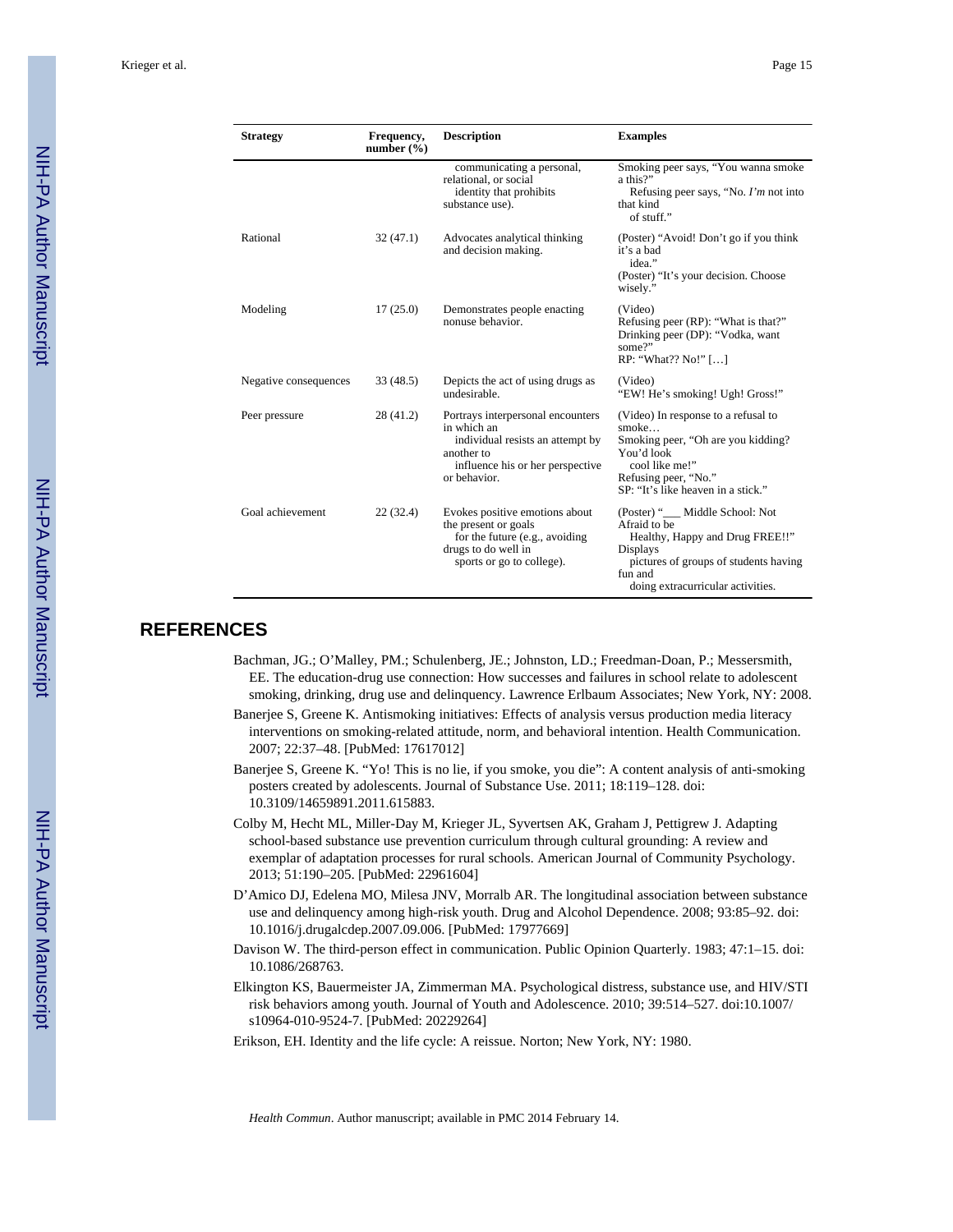- Fisher WR. The narrative paradigm: In the beginning. Journal of Communication. 1984; 34:74–89. doi:10.1111/j.1460-2466.1984.tb02986.x.
- Fisher WR. The narrative paradigm: An elaboration. Communication Monographs. 1985; 52:347–367. doi:10.1080/0363775850 9376117.
- Gfroerer JC, Larson SL, Colliver JD. Drug use patterns and trends in rural communities. Journal of Rural Health. 2007; 23:10–15. doi:10.1111/j.1748-0361.2007.00118.x. [PubMed: 18237319]
- Hecht, ML.; Lee, JK. Branding through cultural grounding: The *keepin' it REAL* curriculum. In: Evans, WD.; Hastings, G., editors. Public health branding: Applying marketing for social change. Oxford University Press; Oxford, UK: 2008. p. 161-179.
- Hecht ML, Krieger JL. The principle of cultural grounding in school-based substance abuse prevention. Journal of Language and Social Psychology. 2006; 25:1–19.
- Hecht, ML.; Miller-Day, M. The drug resistance strategies project: Using narrative theory to enhance adolescents' communication competence. In: Frey, L.; Cissna, K., editors. Routledge Handbook of Applied Communication. Routledge; New York, NY: 2009. p. 535-557.
- Hingson RW, Heeren T, Edwards EM. Age at drinking onset, alcohol dependence, and their relation to drug use and dependence driving under the influence of drugs, and motor-vehicle crash involvement because of drugs. Journal of Studies on Alcohol and Drugs. 2008; 69:192–201. [PubMed: 18299759]
- Hingson RW, Wenxing Z. Age of drinking onset, alcohol use disorders, frequent heavy drinking, and unintentionally injuring oneself and others after drinking. Pediatrics. 2009; 123:1477–1478. doi: 10.1542/peds.2008-2176. [PubMed: 19482757]
- Johnston, LD.; O'Malley, PM.; Bachman, JG.; Schulenberg, JE. Monitoring the Future national survey results on drug use, 1975–2008. Vol. Volume I, Secondary school students. National Institute on Drug Abuse; Bethesda, MD: 2009. (NIH Publication No. 09-7402)
- Kelly KJ, Comello MLG, Edwards RW. Attitudes of rural middle-school youth toward alcohol, tobacco, drugs, and violence. The Rural Educator. 2004; 25:19–24.
- Krieger JL, Katz ML, Kam JA, Roberto A. Appalachian and non-Appalachian pediatricians' encouragement of the human papillomavirus vaccine. Women's Health Issues. 2012; 22:19–26. doi:10.1016/j.whi.2011.07.005.
- Krieger JL, Parrott RL, Nussbaum JF. Metaphor use and health literacy: A pilot study of strategies to explain randomization in cancer clinical trials. Journal of Health Communication. 2011; 16:3–16. doi:10.1080/10810730.2010.529494. [PubMed: 21128152]
- Lambert D, Gale JA, Hartley D. Substance abuse by youth and young adults in rural America. Journal of Rural Health. 2008; 24:221–228. doi:10.1111/j.1748-0361.2008.00162.x. [PubMed: 18643798]
- Larkey LK, Hecht ML. A model of effects of narrative as culture-centric health promotion. Journal of Health Communication. 2010; 15:114–135. [PubMed: 20390982]
- Lee JK, Hecht ML. Examining protective effects of brand equity in the *keepin' it REAL* substance use prevention curriculum. Health Communication. 2011; 26:1–10. doi: 10.1080/10410236.2011.560797. [PubMed: 21181599]
- Lee JK, Hecht ML, Miller-Day MA, Elek E. Evaluating mediated perception of narrative health messages: The perception of narrative performance scale. Communication Methods and Measures. 2011; 5:126–145. [PubMed: 21822459]
- Marcia, J. Identity in adolescence. In: Adelson, J., editor. Handbook of adolescent psychology. Wiley; New York, NY: 1980. p. 159-187.
- Miller JW, Naimi TS, Brewer RD, Jones SE. Binge drinking and associated health risk behaviors among high school students. Pediatrics. 2007; 119:76–85. doi:10.1542/peds.2006-1517. [PubMed: 17200273]
- Morgan, SE.; King, AJ.; Ivic, R. Using new technologies to enhance health communication research methodology. In: Thompson, TL.; Parrott, R.; Nussbaum, JF., editors. Handbook of health communication. 2nd ed. Taylor & Francis; New York, NY: 2011. p. 578-592.
- Ndiaye, K.; Krieger, JL.; Warren, J.; Hecht, ML. Communication and health disparities. In: Thompson, T.; Parrott, R.; Nussbaum, J., editors. Handbook of health communication. 2nd ed. Routledge; New York, NY: 2011. p. 469-481.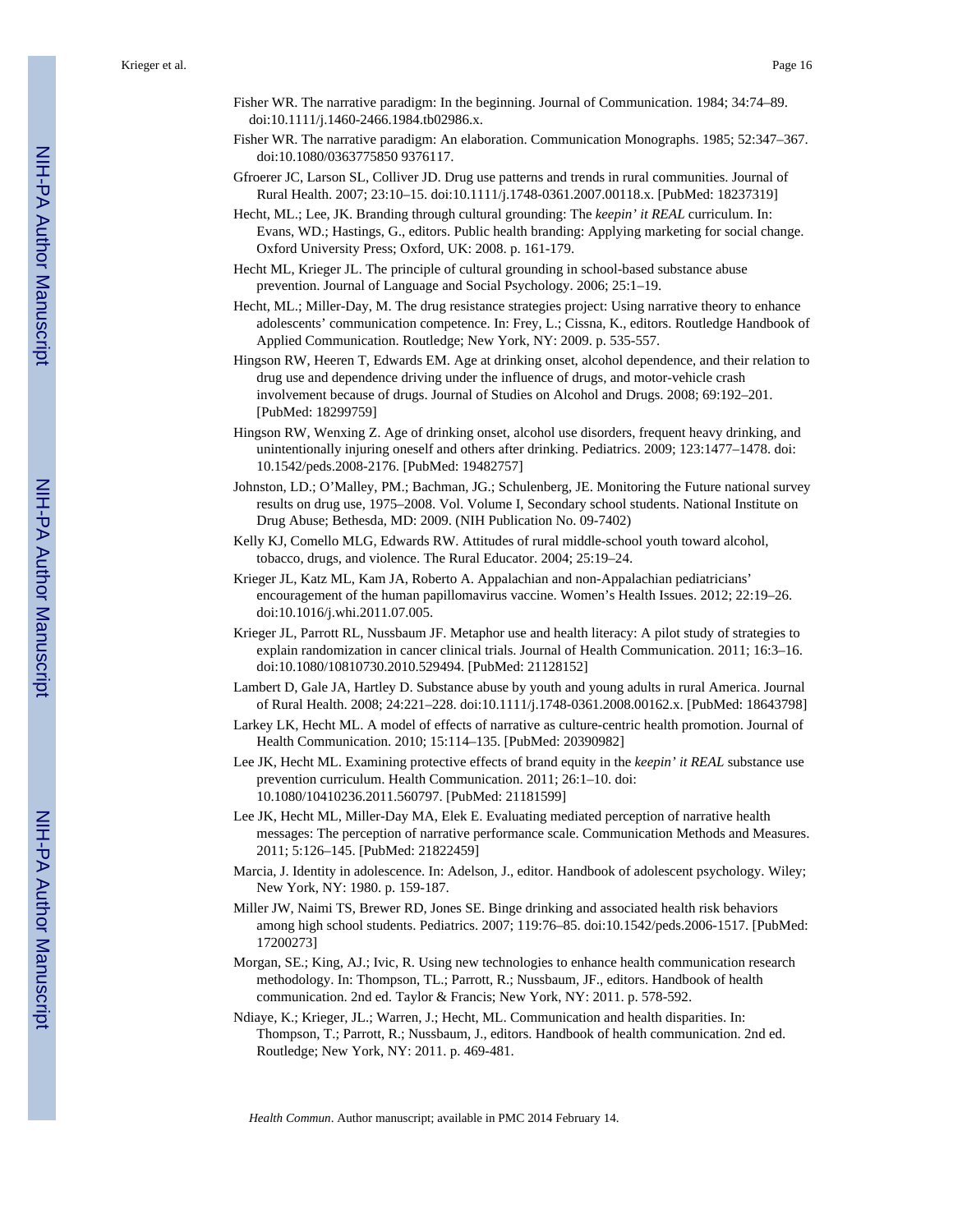- Pettigrew J, Miller-Day M, Krieger J, Hecht ML. Alcohol and other drug resistance strategies employed by rural adolescents. Journal of Applied Communication Research. 2011; 39:103–122. doi:10.1080/00909882.2011.556139. [PubMed: 21552345]
- Pettigrew J, Miller-Day M, Krieger J, Hecht ML. The rural context of illicit substance offers: A study of Appalachian rural adolescents. Journal of Adolescent Research. 2012; 27:523–550. doi: 10.1177/0743558411432639.
- Roehrich, L.; Meil, W.; Simansky, J.; Davis, W.; Dunne, R. Substance abuse in rural Pennsylvania: Present and future. Center for Rural Pennsylvania; 2007. Retrieved from [http://](http://www.rural.palegislature.us/substance_abuse07.pdf) [www.rural.palegislature.us/substance\\_abuse07.pdf](http://www.rural.palegislature.us/substance_abuse07.pdf)
- Saber JL, Johnson RD. Don't throw out the baby with the bathwater: Verbal repetition, mnemonics and active learning. Journal of Marketing Education. 2008; 30:207–216. doi: 10.1177/0273475308324630.
- Schachter EP. Context and identity formation: A theoretical analysis and a case study. Journal of Adolescent Research. 2005; 20:375–395.
- Silk KJ, Bigbsy E, Volkman J, Kingsley C, Atkin C, Ferrara M, Goins L. Formative research on adolescent and adult perceptions of risk factors for breast cancer. Social Science & Medicine. 2006; 63:3124–3136. doi:10.1016/j.soscimed.2006.08.010. [PubMed: 16978750]
- Slater MD. Drinking and driving PSAs: A content analysis of behavioral influence strategies. Journal of Alcohol and Drug Education. 1999; 44:68–81.
- Spoth R, Goldberg C, Neppl T, Trudeau L, Ramisetty-Mikler S. Rural urban differences in the distribution of parent-reported risk factors for substance use among young adolescents. Journal of Substance Abuse. 2001; 13:609–623. doi:10.1016/S0899-3289(01)00091-8. [PubMed: 11775086]
- Tapert SF, Aarons GA, Sedlar GR, Brown SA. Adolescent substance use and sexual risk-taking behavior. Journal of Adolescent Health. 2001; 28:181–189. doi:10.1016/S1054-139X(00)00169-5. [PubMed: 11226840]
- Trim RS, Meehan BT, King KM, Chassin L. The relation between adolescent substance use and young adult internalizing symptoms: Findings from a high-risk longitudinal sample. Psychology of Addictive Behaviors. 2007; 21:97–107. doi:10.1037/0893-164X.21.1.97. [PubMed: 17385959]
- U.S. Department of Health and Human Services. Healthy people 2010. U.S. Department of Health and Human Services; Washington, DC: (n.d.)
- Wagenaar AC, Finnegan JR, Wolfson M, Anstine PS, Williams CL, Perry CL. When and how adolescents obtain alcoholic beverages. Public Health Reports. 1993; 108:459–464. [PubMed: 8341780]
- Warren JR, Hecht ML, Wagstaff DA, Elek E, Ndiaye K, Dustman P, Marsiglia FF. Communicating prevention: The effects of the *keepin' it REAL* classroom videotapes and televised PSAs on middle-school students' substance use. Journal of Applied Communication Research. 2006; 34:209–227. doi:10.1080/00909880600574153.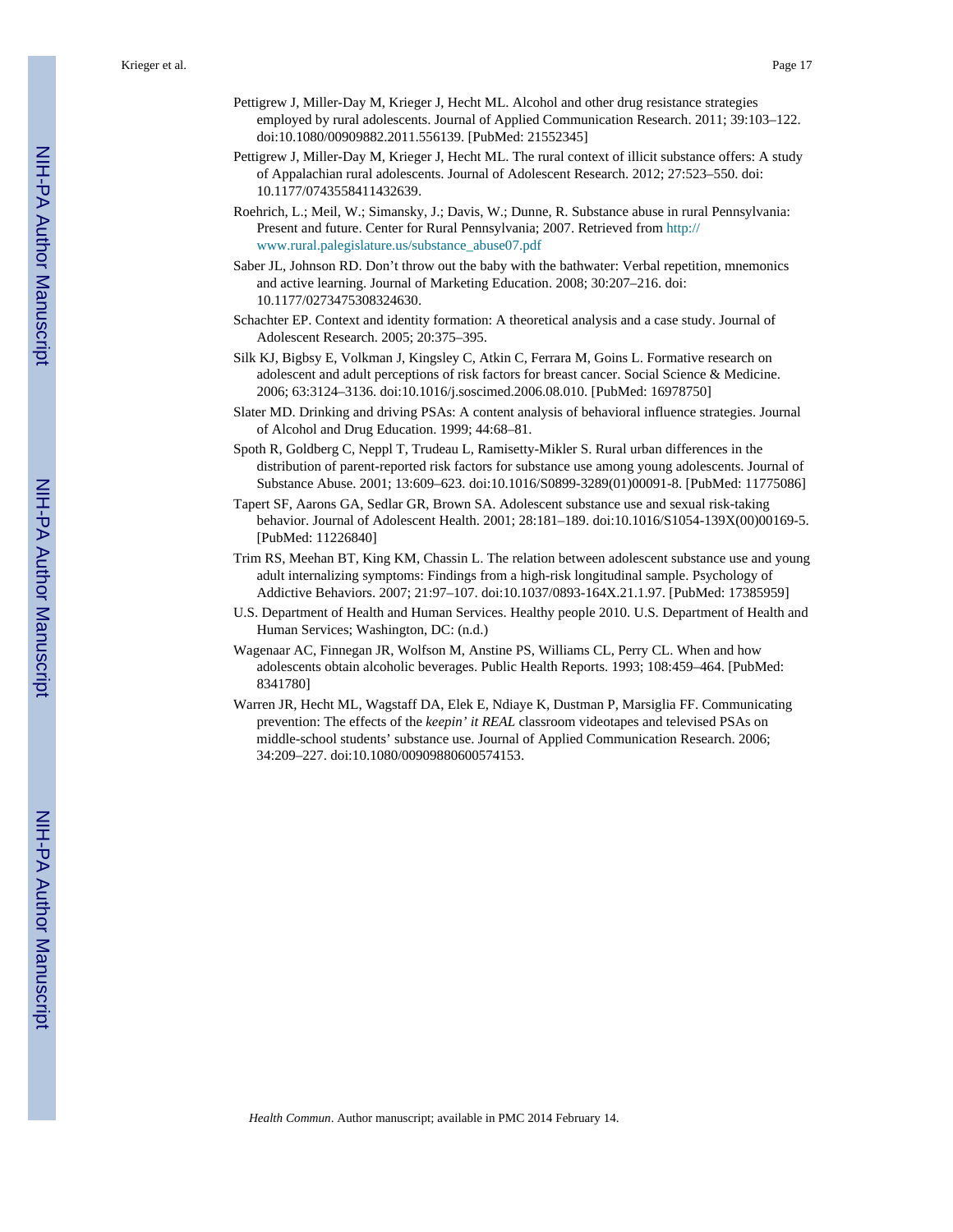NIH-PA Author ManuscriptNIH-PA Author Manuscript

NIH-PA Author Manuscript

NIH-PA Author Manuscript

|                 |             | Poster(P), Radio(R), Video(V)], Total Message Units (68) |   |                |                |          | Resistance Strategy Use |               |    |   |                |              |
|-----------------|-------------|----------------------------------------------------------|---|----------------|----------------|----------|-------------------------|---------------|----|---|----------------|--------------|
| Type of Message |             | "Refuse"                                                 |   |                | "Explain"      |          |                         | "Avoid"       |    |   | "Leave"        |              |
| Didactic        |             | $\overline{9}$                                           |   |                | $\overline{9}$ |          |                         | 22            |    |   | $\overline{c}$ |              |
|                 | ≏           |                                                          |   |                |                |          |                         |               |    | ≏ |                |              |
|                 | ≌           |                                                          |   | س              | ١r             |          |                         |               |    | 4 |                |              |
| Narrative       |             | $\overline{2}$                                           |   |                |                |          |                         |               |    |   | Ľ              |              |
|                 | ≏           | ≃                                                        |   | ≏              | ≃              |          | ≏                       |               |    | Δ | ≃              |              |
|                 |             | Ń<br>٢                                                   | r | c              |                | ∝        |                         | $\mathcal{L}$ | ७  |   |                | $\Xi$        |
| Total           |             | ಸ                                                        |   |                | $\approx$      |          |                         | 33            |    |   | 34             |              |
|                 | Δ,          | ≃                                                        |   |                | R              |          |                         | $\approx$     |    |   | ≃              |              |
|                 | $\tilde{=}$ | $\infty$                                                 | t | $\overline{5}$ | ŗ              | $\infty$ | $\infty$                | σ             | ١c | ٵ | $\infty$       | $\mathsf{D}$ |